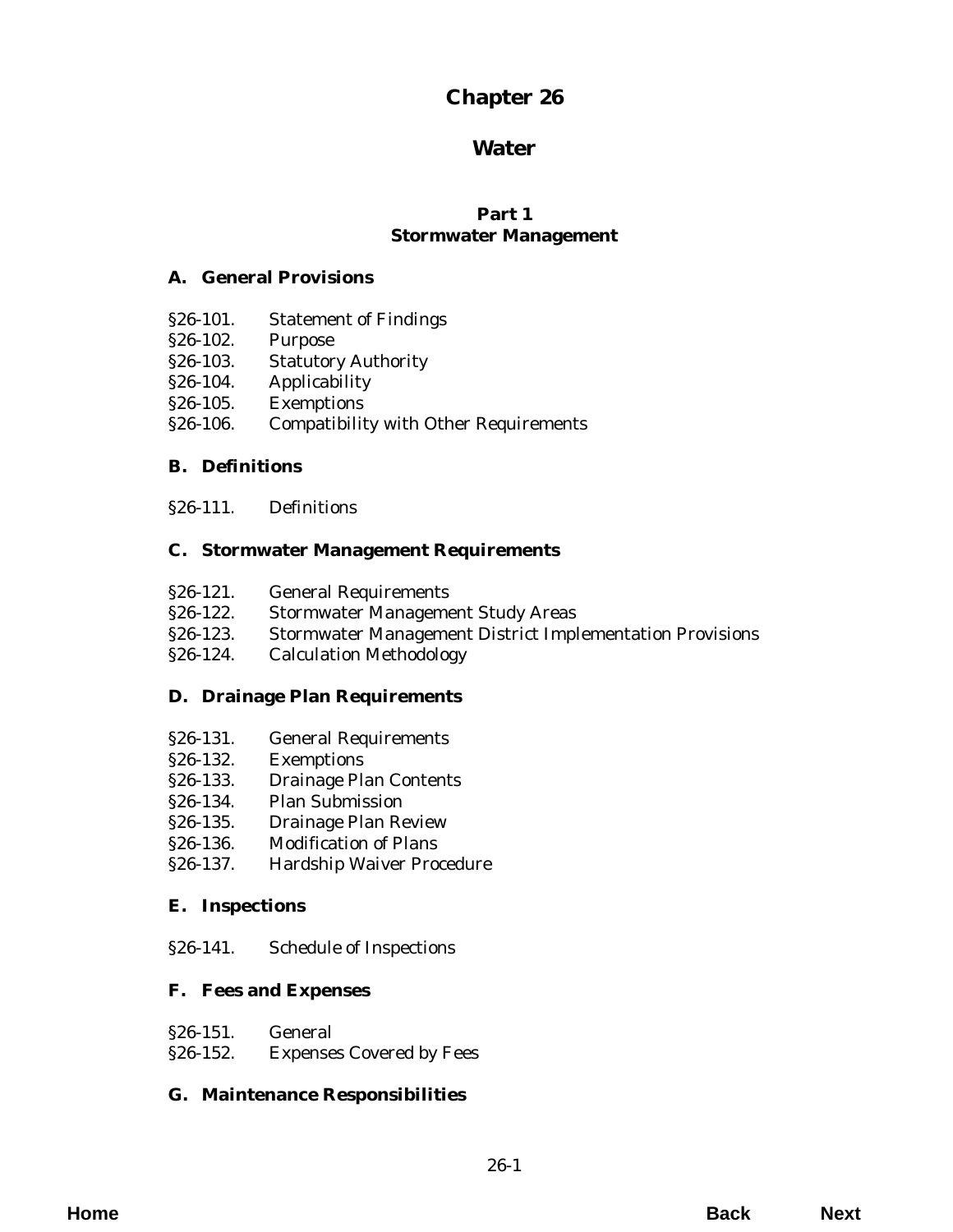[§26-161. Maintenance Responsibilities](#page-26-0)<br>§26-162. Right of Entry

[§26-162. Right of Entry](#page-27-0)

# **H. Adoption**

[§26-171. Adoption](#page-28-0)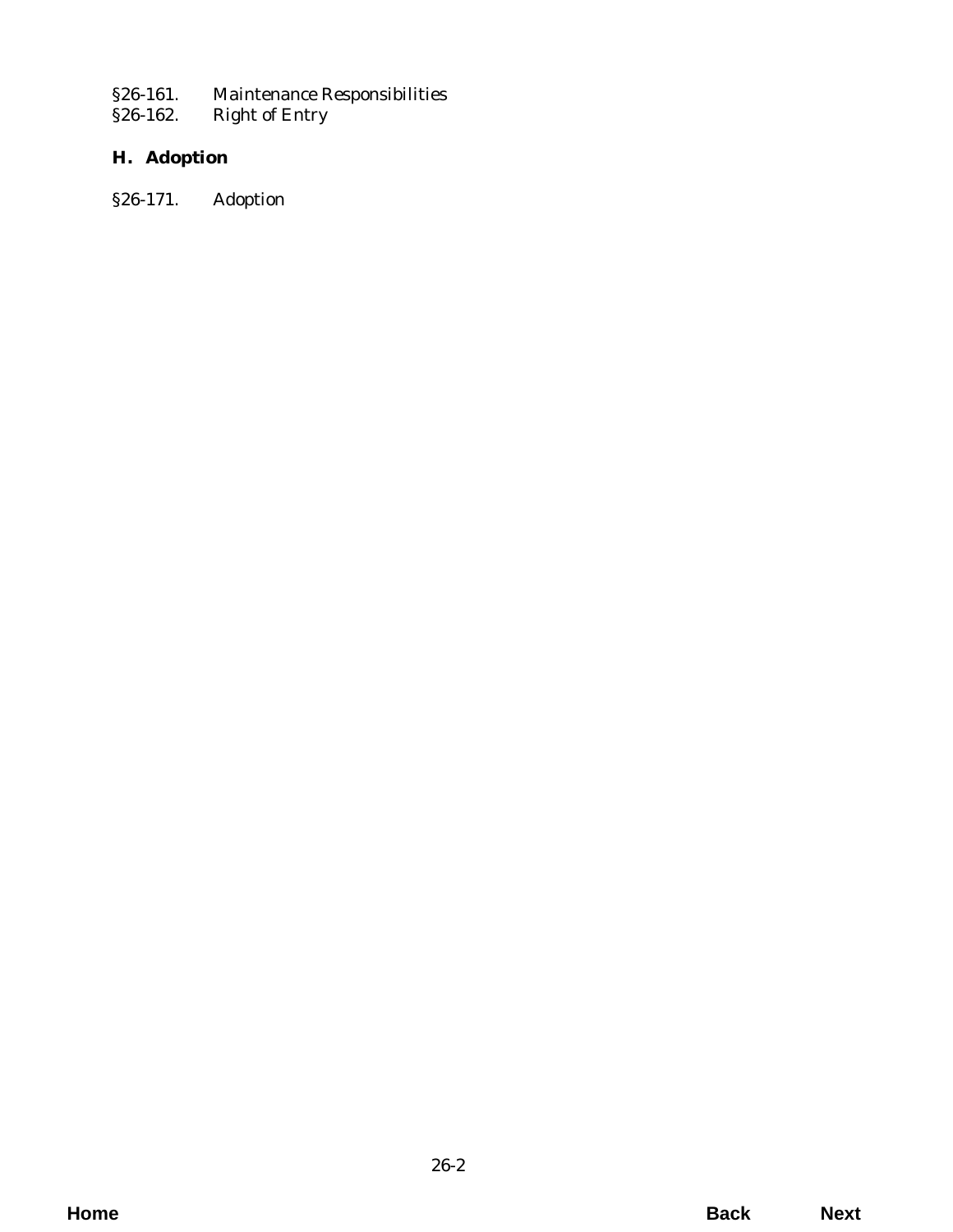## **Part 1**

# **Stormwater Management**

# <span id="page-2-0"></span>**A. General Provisions**

### **§26-101. Statement of Findings**.

The Council of the Borough of Clarks Green finds that:

A. Inadequate management of accelerated runoff of stormwater resulting from development throughout a watershed increases flood flows and velocities, contributes to erosion and sedimentation, overtaxes the carrying capacity of streams and storm sewers, greatly increases the cost of public facilities to carry and control stormwater, undermines floodplain management and flood control efforts in downstream communities, reduces groundwater recharge and threatens public health and safety.

B. A comprehensive program of stormwater management, including reasonable regulation of development and activities causing accelerated erosion, is fundamental to the public health, safety and welfare and the protection of the people of the Borough of Clarks Green and all the people of the commonwealth, their resources and the environment.

(*Ord. 4-1993*, 9/13/1993)

### **§26-102. Purpose**.

The purpose of this Part is to promote the public health, safety and welfare within the Lackawanna River Watershed by minimizing the damages described in §26-101 of this Part by provisions designed to:

A. Control accelerated runoff and erosion and sedimentation problems at their source by regulating activities which cause such problems.

B. Utilize and preserve the desirable existing natural drainage systems.

C. Encourage recharge of groundwaters where appropriate.

D. Maintain the existing flows and quality of streams and watercourses in the Borough of Clarks Green and the Commonwealth.

E. Preserve and restore the flood-carrying capacity of streams.

F. Provide for proper maintenance of all permanent stormwater management structures which are constructed in the Borough of Clarks Green.

(*Ord. 4-1993*, 9/13/1993)

### **§26-103. Statutory Authority**.

The Borough of Clarks Green is empowered to regulate these activities by the authority of the Act of October 4, 1978, P.L. 864, Act 167, 32 P.S. §680.1 *et seq.*, the Stormwater Management Act, and the Code of the Borough of Clarks Green. (*Ord. 4-1993*, 9/13/1993)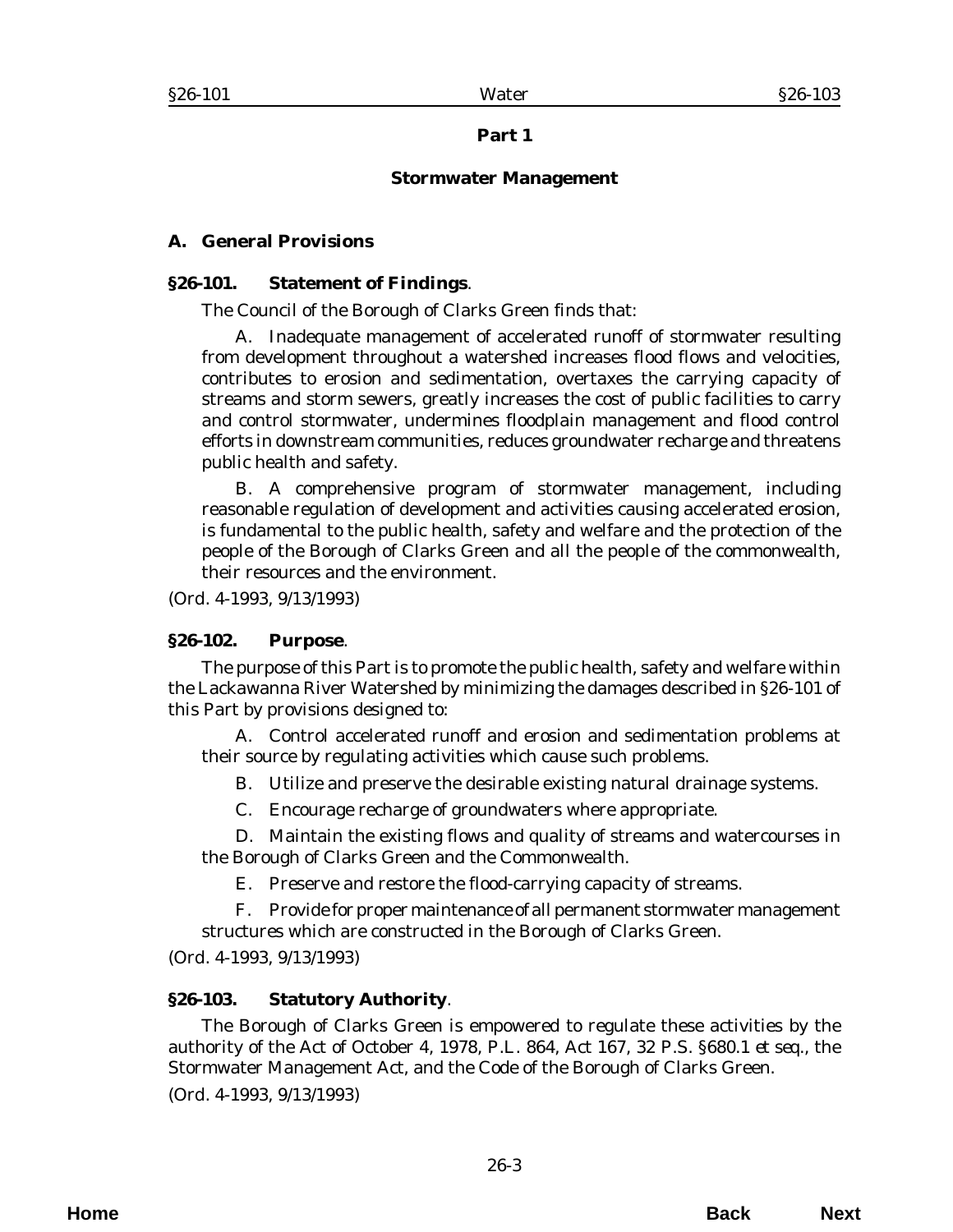#### <span id="page-3-0"></span>**§26-104. Applicability**.

1. This Part shall only apply to those areas of the Borough of Clarks Green which are located within the Lackawanna River drainage basin as delineated on an official map available for inspection at the Borough of Clarks Green office. A map of the Lackawanna River Watershed is included in Appendix E under separate cover.

2. This Part shall only apply to permanent stormwater management facilities constructed as part of any of the activities listed in this Section. Stormwater management and erosion and sedimentation control measures undertaken during construction which may involve nonpermanent facilities are not regulated by this Part but shall continue to be regulated under existing laws and ordinances.

3. This Part contains only those stormwater runoff control criteria and standards which are necessary or desirable from a total watershed perspective. Additional stormwater management design criteria (i.e., inlet spacing, inlet type, collection system details, etc.) which represent sound engineering practice may be regulated either by separate stormwater ordinance provisions or as part of the general responsibilities of the Borough of Clarks Green Engineer.

4. The following activities are defined as regulated activities and shall be regulated by this Part, except those which meet the waiver specifications presented in §26-137:

A. Land development.

B. Subdivision.

C. Construction of new or additional impervious surfaces (driveways, parking lots, etc.)

D. Construction of new buildings or additions to existing buildings.

E. Diversion or piping of any natural or man-made stream channel.

F. Installation of stormwater systems or appurtenances thereto.

5. For development taking place in stages, the entire development plan must be used in determining conformance with this criteria. Additional impervious cover shall include, but not be limited to, any roof, parking or driveway areas and any new streets and sidewalks constructed as part of or for the proposed regulated activity. Any areas which may be designed to initially be semi-pervious (e.g., gravel, crushed stone, porous pavement, etc.) shall be considered impervious areas for the purpose of waiver evaluation. No waiver shall be provided for regulated activities as defined in §26- 104.4.E and .F.

(*Ord. 4-1993*, 9/13/1993)

#### **§26-105. Exemptions**.

In addition to those activities in §26-137, any proposed regulated activity, except those defined in §26-104.4.E and .F, which would create 10,000 square feet or less of additional impervious cover would be exempt from meeting the provisions of this Part. Such exemptions include but are not limited to single-family residential structures, private garages and other residentially related outbuildings.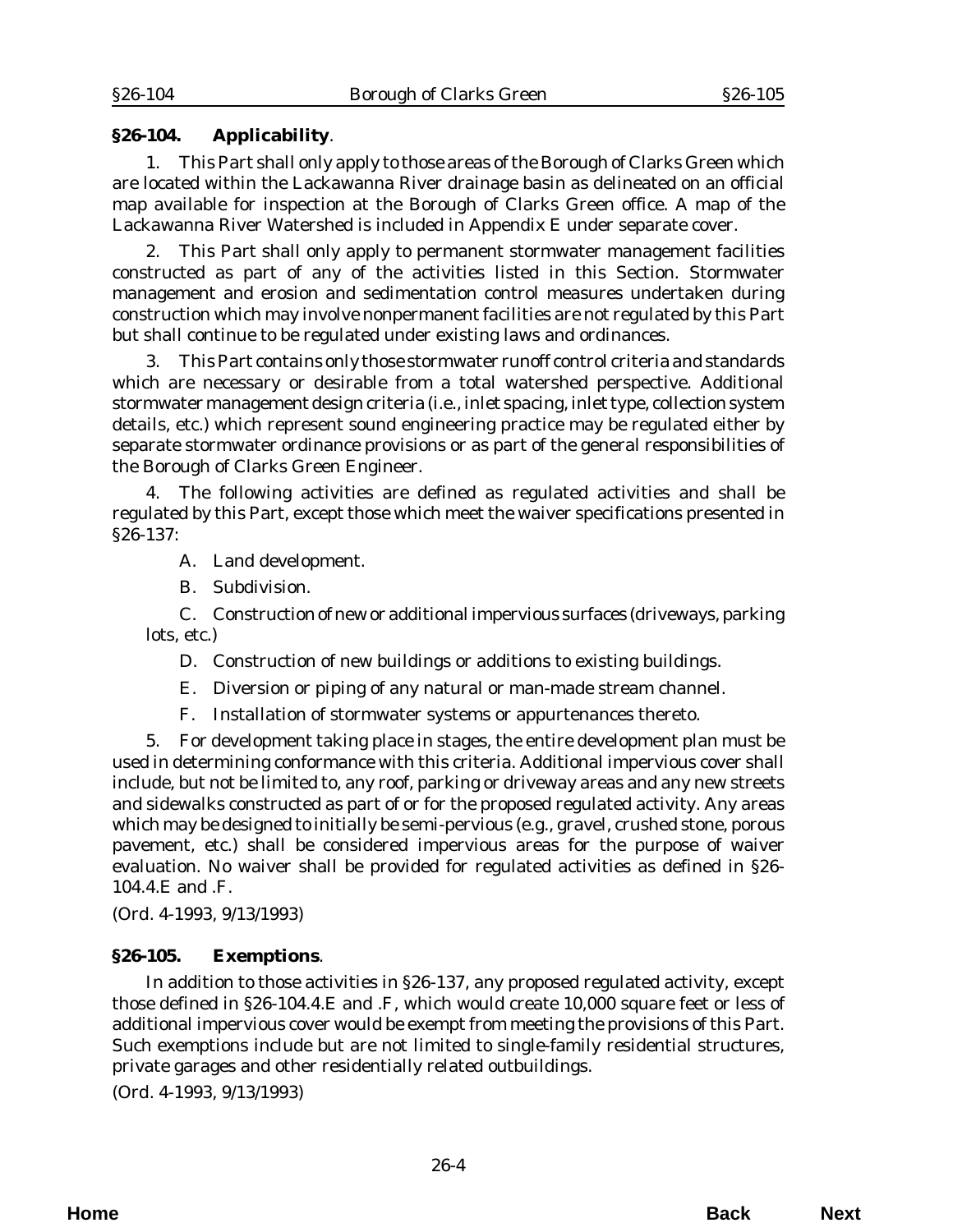### <span id="page-4-0"></span>**§26-106. Compatibility with Other Requirements**.

Approvals issued pursuant to this Part do not relieve the applicant of the responsibility to secure required permits or approvals for activities regulated by any other applicable code, rule, act or ordinance.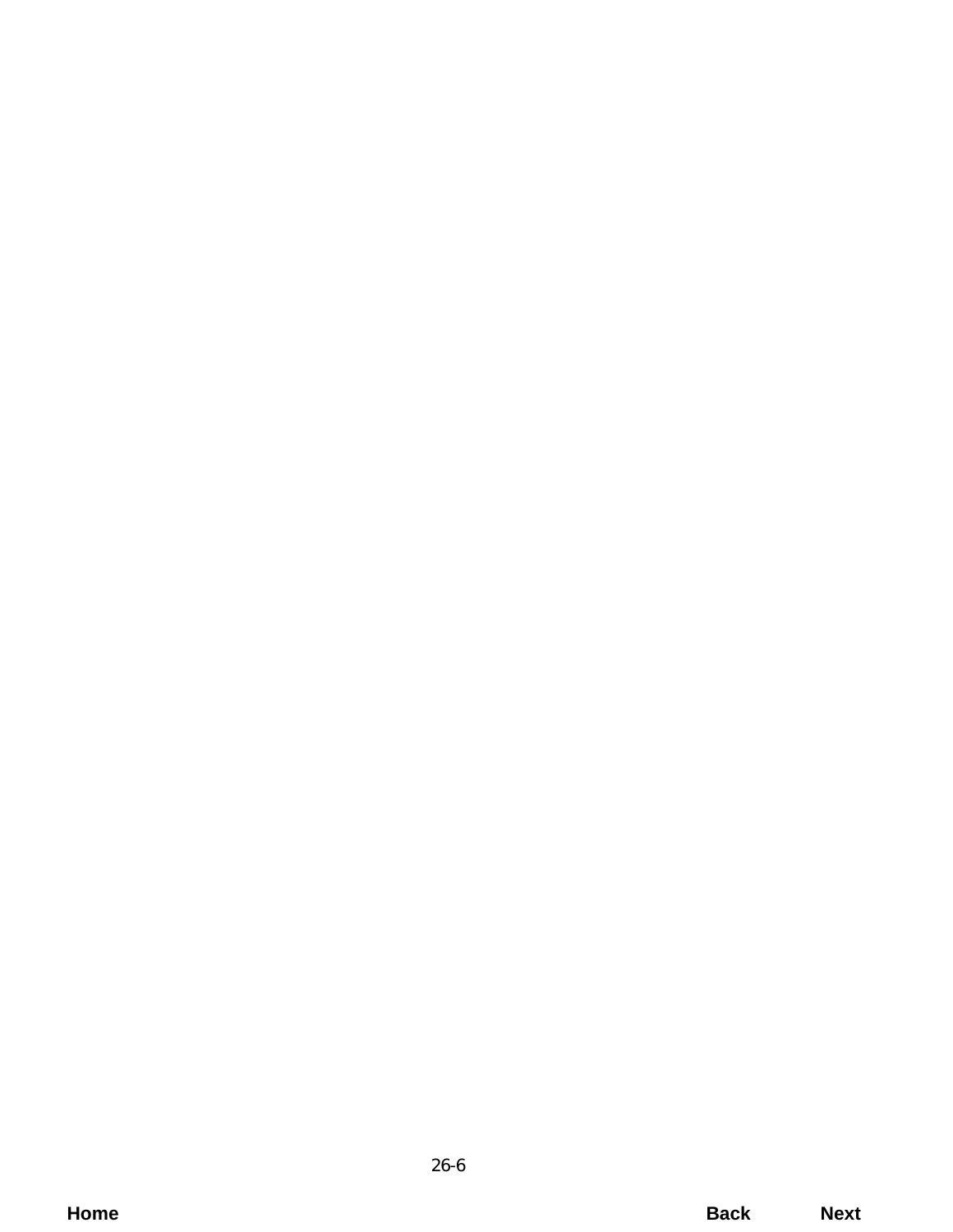#### <span id="page-6-0"></span>**B. Definitions**

#### **§26-111. Definitions**.

As used in this Part, the following terms shall have the meanings indicated:

*Cistern* - an underground reservoir or tank for storing rainwater.

*Conservation district* - the Lackawanna County Conservation District (or applicable conservation district for those watershed municipalities located outside of Lackawanna County).

*Culvert* - a pipe, conduit or similar structure including appurtenant works which carries surface water.

*DEP* - the Pennsylvania Department of Environmental Protection. [*Ord. 3- 2005*]

*Design storm* - the magnitude of precipitation from a storm event measured in probability of occurrence (e.g., 50-year storm) and duration (e.g., 24-hour) and used in computing stormwater management control systems.

*Detailed study area* - study areas outside of the Lackawanna River boundaries themselves for which plans have been prepared previously by the United States Army Corps of Engineers and/or the DEP. Modeling for these areas was undertaken with the Penn State Runoff Model. [*Ord. 3-2005*]

*Detention basin* - a basin designed to retard stormwater runoff by temporarily storing the runoff and releasing it at a predetermined rate.

*Developer* - a person, partnership, association, corporation or other entity or any responsible person therein or agent thereof that undertakes any regulated activity of this Part.

*Development plan* - a detailed narrative with related mapping outlining the proposed project along with the stormwater runoff measures proposed to comply with this Part.

*Development site* - the specific tract of land for which a regulated activity is proposed.

*Drainage easement* - a right granted by a landowner to a grantee, allowing the use of private land for stormwater management purposes.

*Drainage plan* - the documentation of the proposed stormwater management controls, if any, to be used for a given development site, the contents of which are established in §26-136.

*Erosion* - the removal of soil particles by the action of water, wind, ice or other geological agents.

*Freeboard* - the incremental depth in a stormwater management structure, provided as a safety factor of design, above that required to convey the design runoff event.

*Governing body* - the municipal entity empowered to review and/or approve of stormwater management plans, development site plans, facilities and maintenance agreements. The Borough Council may authorize the Borough Planning Commission or other appropriate body to undertake any or all of the above responsibilities.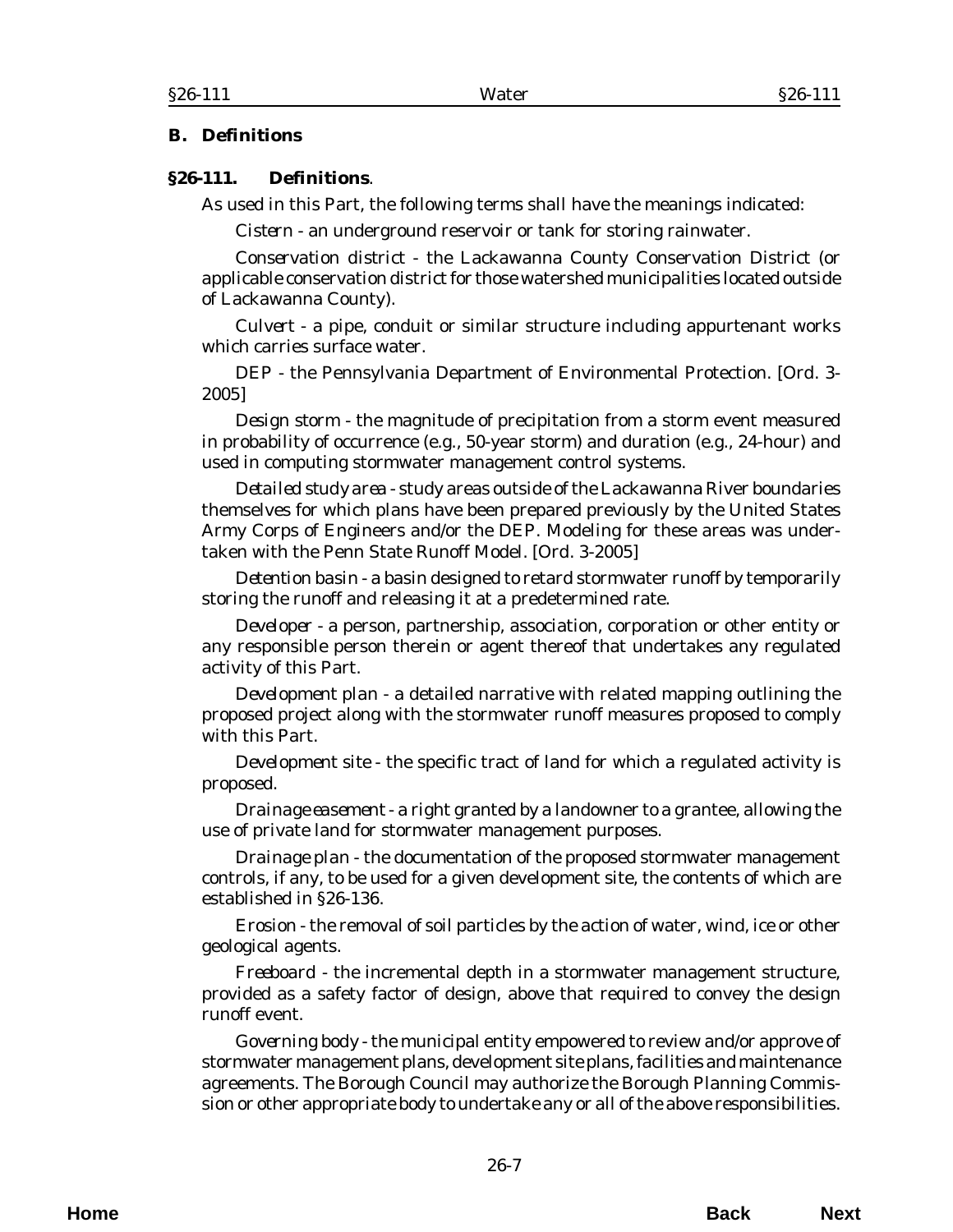*Groundwater recharge* - replenishment of existing natural underground water supplies.

*Impervious surface* - a surface which prevents the percolation of water into the ground.

*Infiltration structure* - a structure designed to direct runoff into the ground, e.g., French drain, seepage pit or seepage trench.

*Land development* - any of the following activities:

A. The improvement of one lot or two or more contiguous lots, tracts or parcels of land for any purpose involving:

(1) A group of two or more residential or nonresidential buildings, whether proposed initially or cumulatively, or a single nonresidential building on a lot or lots regardless of the number of occupants or tenure.

(2) The division or allocation of land or space, whether initially or cumulatively, between or among two or more existing or prospective occupants by means of or for the purpose of streets, common areas, leaseholds, condominiums, building groups or other features.

B. A subdivision of land.

*LCRPC* - the Lackawanna County Regional Planning Commission.

*Mainstream (main channel)* - any stream segment or other runoff conveyance facility used as a reach in the Lackawanna River hydrologic model.

*Manning equation (Manning formula)* - a method for calculation of velocity of flow (e.g., feet per second) and flow rate (e.g., cubic feet per second) in open channels based upon channel shape, roughness, depth of flow and slope. Open channels may include closed conduits so long as the flow is not under pressure.

*Borough Engineer* - person or firm engaged by the Borough to undertake engineering type reviews for projects within the Borough boundaries.

*Municipal Planning Commission* - that body charged with planning related functions on the municipal level as defined in Act 247, the Pennsylvania Municipalities Planning Code, 53 P.S. §10101 *et seq*.

*Peak discharge* - the maximum rate of flow of storm runoff at a given point and time resulting from a specified storm event.

*Penn State Runoff Model (calibrated)* - the computer-based hydrologic modeling technique adapted to the Lackawanna River Watershed for the Act 167 Plan. The model has been calibrated to reflect actual recorded flow values by adjusting key model input parameters.

*Rational method* - a method of peak runoff calculation using a standardized runoff coefficient (rational "c"), acreage of tract and rainfall intensity determined by return period and by the time necessary for the entire tract to contribute runoff. The Rational formula is stated as follows: Q = ciA, where "Q" is the calculated peak flow rate in cubic feet per second, "c" is the dimensionless runoff coefficient (see Appendix C under separate cover), "i" is the rainfall intensity in inches per hour and "A" is the area of the tract in acres.

*Reach* - any of the natural or man-made runoff conveyance channels used for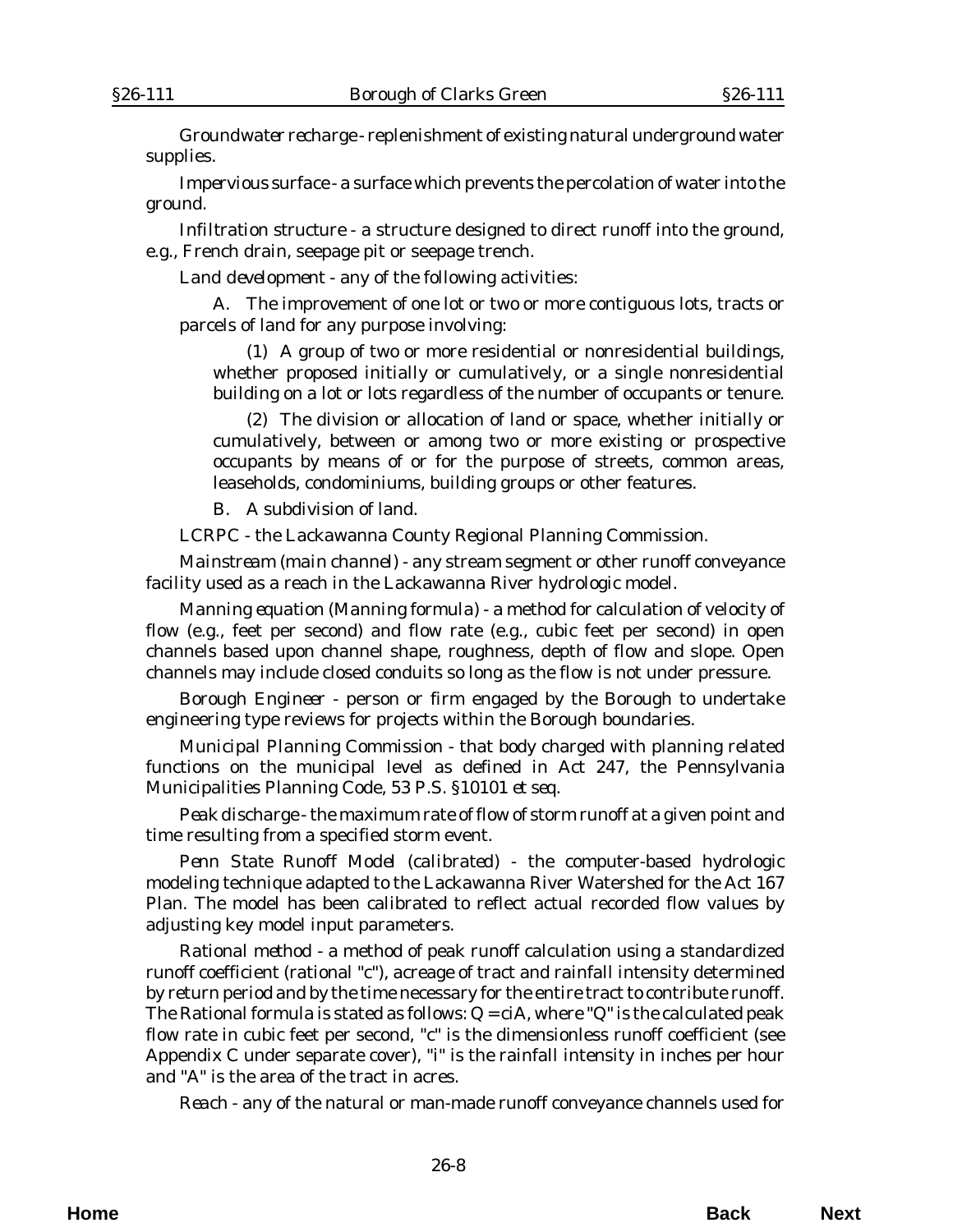modeling purposes to connect the subareas and transport flows downstream.

*Regulated activities* - actions and proposed actions which impact upon proper management of stormwater runoff and which are governed by this Part as specified in §26-104.

*Release rate* - the percentage of the predevelopment peak rate of runoff for a development site to which the postdevelopment peak rate of runoff must be controlled to protect downstream areas.

*Return period* - the average interval in years over which a storm event of a given magnitude can be expected to recur. For example, the 25-year return period rainfall or runoff event would be expected to recur on the average once every 25 years.

*Runoff* - that part of precipitation which flows over the land.

*SCS* - the Soil Conservation Service, United States Department of Agriculture.

*Seepage pit/seepage trench* - an area of excavated earth filled with loose stone or similar material and into which surface water is directed for infiltration into the ground.

*Soil cover complex method* - a method of runoff computation developed by the SCS which is based upon relating soil type and land use/cover to a runoff parameter called a curve number.

*Storage indication method* - a reservoir routing procedure based on solution of the continuity equation (inflow minus outflow equals the change in storage for a given time interval) and based on outflow being a unique function of storage volume.

*Storm sewer* - a system of pipes or other conduits which carries intercepted surface runoff, street water and other wash waters or drainage, but excludes domestic sewage and industrial wastes.

*Stormwater Management Plan* - the plan for managing stormwater runoff adopted by Lackawanna County and the Borough of Clarks Green for Lackawanna River Watershed as required by the Act of October 4, 1978, P.L. 864, Act 167, and known as the "Stormwater Management Act."

*Stream* - a watercourse.

*Subarea* - the smallest unit of watershed breakdown for hydrologic modeling purposes for which the runoff control criteria have been established in the Stormwater Management Plan.

*Subdivision* - the division or redivision of a lot, tract or parcel of land by any means into two or more lots, tracts, parcels or other divisions of land including changes in existing lot lines for the purpose, whether immediate or future, of lease, partition by the court for distribution to heirs or devisees or transfer of ownership or building or lot development; provided, however, that the subdivision by lease of land for agricultural purposes into parcels of more than 10 acres, not involving any new street or easement of access or any residential dwelling, shall be exempted.

*Subwatershed* - a segment or portion of the larger watershed encompassing a tributary or tributaries to the Lackawanna River.

*Swale* - a low lying stretch of land which gathers or carries surface water

**Home Back Next**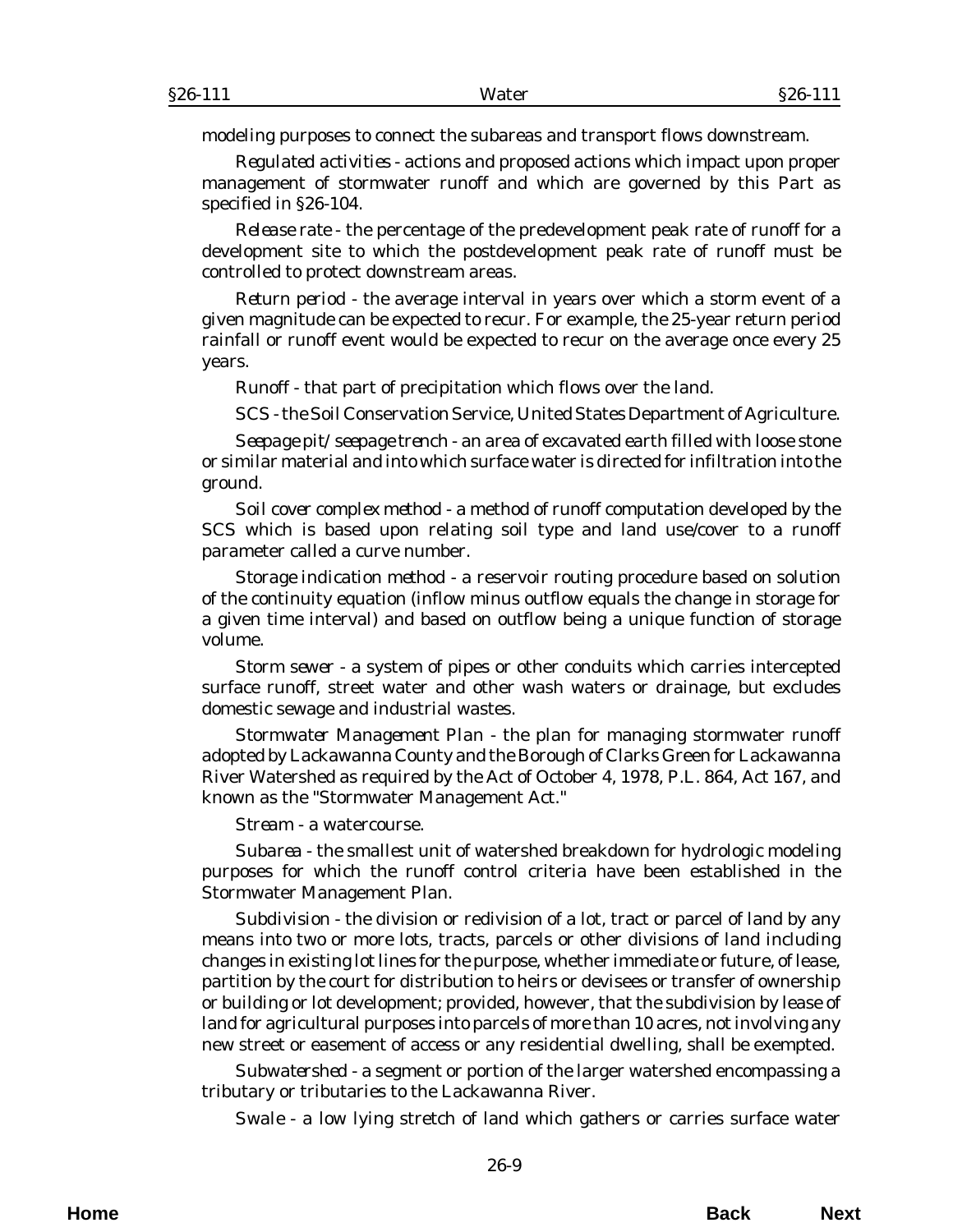runoff.

*Watercourse* - any channel of conveyance of surface water having defined bed banks, whether natural or artificial, with perennial or intermittent flow.

2. Any term not defined in this Section shall be as defined within the latest edition of Webster's New Collegiate Dictionary.

(*Ord. 4-1993*, 9/13/1993; as amended by *Ord. 3-2005*, 10/10/2005)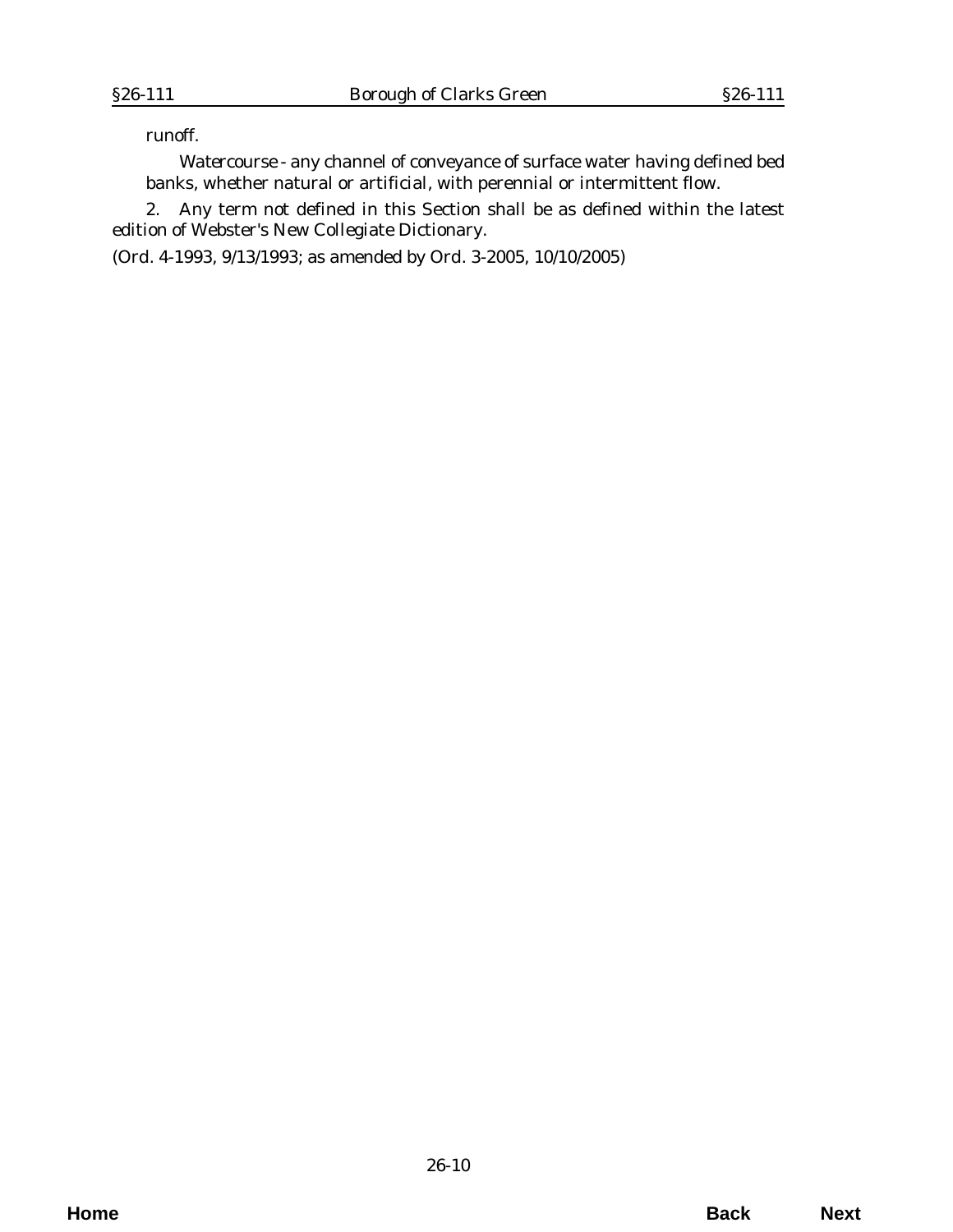#### <span id="page-10-0"></span>**C. Stormwater Management Requirements**

#### **§26-121. General Requirements**.

1. Storm drainage systems shall be provided in order to permit unimpeded flow of natural watercourses except as modified by stormwater detention facilities or open channels consistent with this Part.

2. The existing points of concentrated drainage discharge onto adjacent property shall not be altered without written approval of the affected property owner(s).

3. Areas of existing diffused drainage discharge onto adjacent property shall be managed such that, at minimum, the peak diffused flow does not increase in the general direction of discharge, except as otherwise provided in this Part. If diffused flow is proposed to be concentrated and discharged onto adjacent property, the developer must document that there are adequate downstream conveyance facilities to safely transport the concentrated discharge or otherwise prove that no harm will result from the concentrated discharge. Areas of existing diffused drainage discharge shall be subject to any applicable release rate criteria in the general direction of existing discharge whether they are proposed to be concentrated or maintained as diffused drainage areas.

4. Where a subdivision or land development is traversed by watercourses other than permanent streams, there shall be provided a drainage easement conforming substantially with the line of such watercourse. The width of the easement shall be adequate to provide for unimpeded flow of storm runoff based on calculations made in conformance with §26-124 for the 100-year return period runoff and to provide a freeboard allowance of  $\frac{1}{2}$  foot above the design water surface level. The terms of the easement shall prohibit excavation, the placing of fill or structures and any alterations which may adversely affect the flow of stormwater within any portion of the easement. Also, periodic maintenance of the easement to ensure proper runoff conveyance shall be required.

5. Any drainage facilities required by this Part that are located on State highway rights-of-way shall be subject to approval by the Pennsylvania Department of Transportation.

6. When it can be shown that, due to topographic conditions, natural drainage swales on the site cannot adequately provide for drainage, open or closed channels may be constructed conforming substantially to the line and grade of such natural drainage swales. Capacities of open channels shall be calculated using the Manning Equation.

7. Storm drainage facilities and appurtenances shall be so designed and provided as to minimize erosion in watercourse channels and at all points of discharge.

8. Consideration should be given to the design and use of volume controls from stormwater management where geology permits.

(*Ord. 4-1993*, 9/13/1993)

### **§26-122. Stormwater Management Study Areas**.

1. *Mapping of Stormwater Management Detail Study Areas*.

A. In order to implement the provisions of the Lackawanna River Stormwater Management Plan, the Lackawanna River Watershed is hereby divided into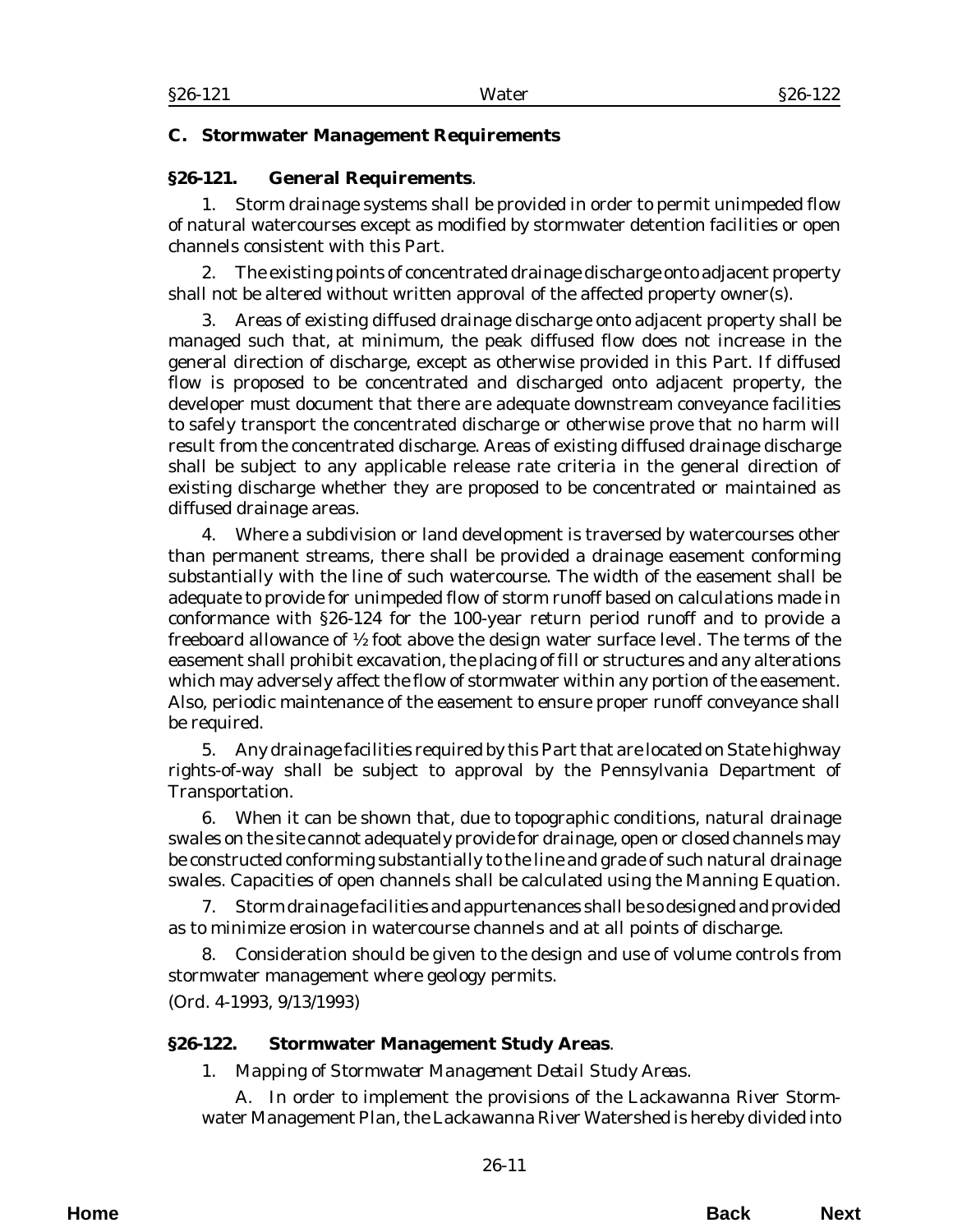nine detailed study areas (subareas) consistent with the Lackawanna River Watershed Map presented in the plan. The boundaries of the subareas cross individual municipal boundaries as shown on the official map which is available for inspection at the Borough of Clarks Green office.

#### 2. *Determination of Applicable Release Rate*.

A. All areas of the Lackawanna River watershed are subject to a release rate control/criteria. The release rate criteria only applies to the 100-year storm event. Additional control requirements for the mean-annual and 25-year events are postto-pre control as defined in §26-123.1. All portions of the watershed outside the nine detailed study areas have a release rate of 100% or post-to-pre-development control, but remain subject to individual municipal approval as discussed in subsection .2.A(3). These areas are designated on Plate 4 in the Appendixes as areas numbered "10." Prior to proceeding with preparation of stormwater control calculations or drainage plans preparation, the plan preparer/developer should first determine the release rate as follows:

(1) Locate the proposed development property using Plate 4 of the plan.

(2) If the site is located within Area 10 and not near the border, of detailed study Areas 1 through 9 or within a Borough listed in Table 4-1 of the plan, the applied release rate is to be 100%.

(3) If the site is located within Area 10 on Plate 4 but is within any part of a Borough listed in Table 4-1 of the plan, the Borough must be contacted to verify that the release rate is 100%. The Table 4-1 municipalities may have portions of priority areas (Subwatersheds 1 through 9) and nonpriority areas (Area 10) within their borders. Each Borough also has the ability to impose stricter release rate criteria for those Area 10 developments for ease of municipal-wide implementation. (For example, a Table 4-1 Borough may have one third of its municipal area designated as nonpriority Area 10 with 100% release rate. The other two-thirds could be in a priority watershed area which has an additional range of release rates (based on subarea identifications) from 100% down to 75%. The Borough may impose a municipal-wide release rate of 75%, which would meet the minimum criteria of the plan. The plan preparer/developer must verify with each Borough that an Area 10 site has not been assigned an alternative release rate using the Borough's ordinance.)

(4) If the site as identified from Plate 4 is located near the border of a detailed subwatershed, its location shall be verified by the associated detailed study area map in Appendix I. Upon verification, the release rate shall be determined by subsection .2.A.(3) above or subsection .2.A.(5) below.

(5) If the site is located within a detailed subwatershed 1 through 9, the exact site location shall be determined and drawn on the appropriate map from Appendix I. All subareas and their release rates which overlap the site shall be identified from the map and the Appendix F tables. The map and release rate identification should be confirmed by the Borough's ordinance. A copy of the site location on the section of the Appendix I map shall be included as part of the drainage plan submission.

B. Once the release rate is defined and confirmed, stormwater analysis and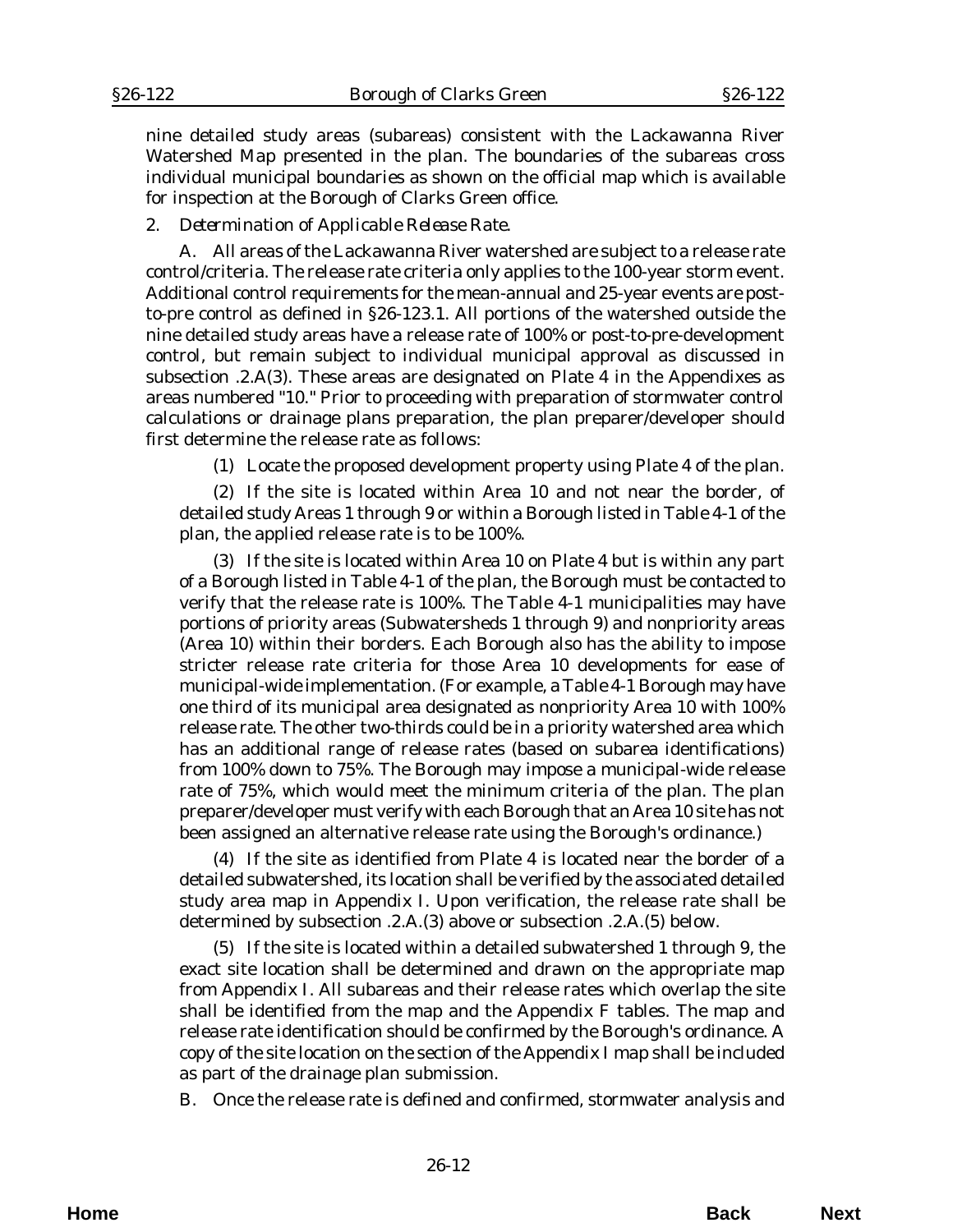<span id="page-12-0"></span>design of control measures can proceed in accordance with the plan. (*Ord. 4-1993*, 9/13/1993)

#### **§26-123. Stormwater Management District Implementation Provisions**.

1. Any stormwater management controls required by this Part and subject to release rate criteria shall meet the applicable release rate criteria, consistent with the calculation methodology specified in §26-124, as follows:

A. New land development controls are to incorporate infiltration of the first 1.5 inches of runoff (i.e., one-half of the mean annual event) from impervious surfaces. At a minimum, infiltration facilities design/overflow capacity should be for the 10-year event. Post-to-pre-flow control should be provided for the design capacity of the receiving storm sewer systems, but in no case less than the 10-year storm event. This design criteria applies to small infill type developments (i.e., up to two single-family homes) or new driveways, additions or impervious surfaces less than 2,000 square feet total. Where infiltration is not feasible, based on demonstration of site constraints and approved by the reviewing agency, post-topre-control of the mean annual and 10-year events is required. Where the receiving storm sewer system is designed for the 25-year event, post-to-pre-control for the mean-annual and 25-year event shall prevail.

B. Unless qualified under subsection .1.A above, 100-year control with applied release rates is required in addition to the previous requirements.

2. The exact location of the stormwater management detailed area boundaries as they apply to a given development site shall be determined by mapping the boundaries using the two-foot topographic contours provided as part of the drainage plan (refer to subarea maps in Appendix I under separate cover). The area boundaries as originally drawn coincide with topographic divides or, in certain instances, are drawn from the intersection of the watercourse and a physical feature (such as the confluence with another watercourse of a potential flow obstruction, e.g., road, culvert, bridge, etc.) to the topographic divide consistent with topography.

3. Any downstream capacity analysis conducted in accordance with this Part shall use the following criteria for determining adequacy for accepting increased peak flow rates:

A. Natural or man-made channels or swales must be able to convey the increased runoff associated with a 2-year return period event within their banks at velocities consistent with protection of the channels from erosion. Acceptable velocities shall be based upon criteria included in the DEP "Soil Erosion and Sedimentation Control Manual" (February 1985) and presented in Appendix B under separate cover. [*Ord. 3-2005*]

B. Natural or man-made channels or swales must be able to convey the increased 25 year return period runoff peak within their banks or otherwise not create any hazard to persons or property.

C. Any facilities that constitute water obstructions (e.g., culverts, bridges, outfalls or stream enclosures), as described in PADEP Chapter 105 regulations (as amended or replaced from time to time by PADEP), shall be designed in accordance with Chapter 105 and will not require a permit from PADEP. Any other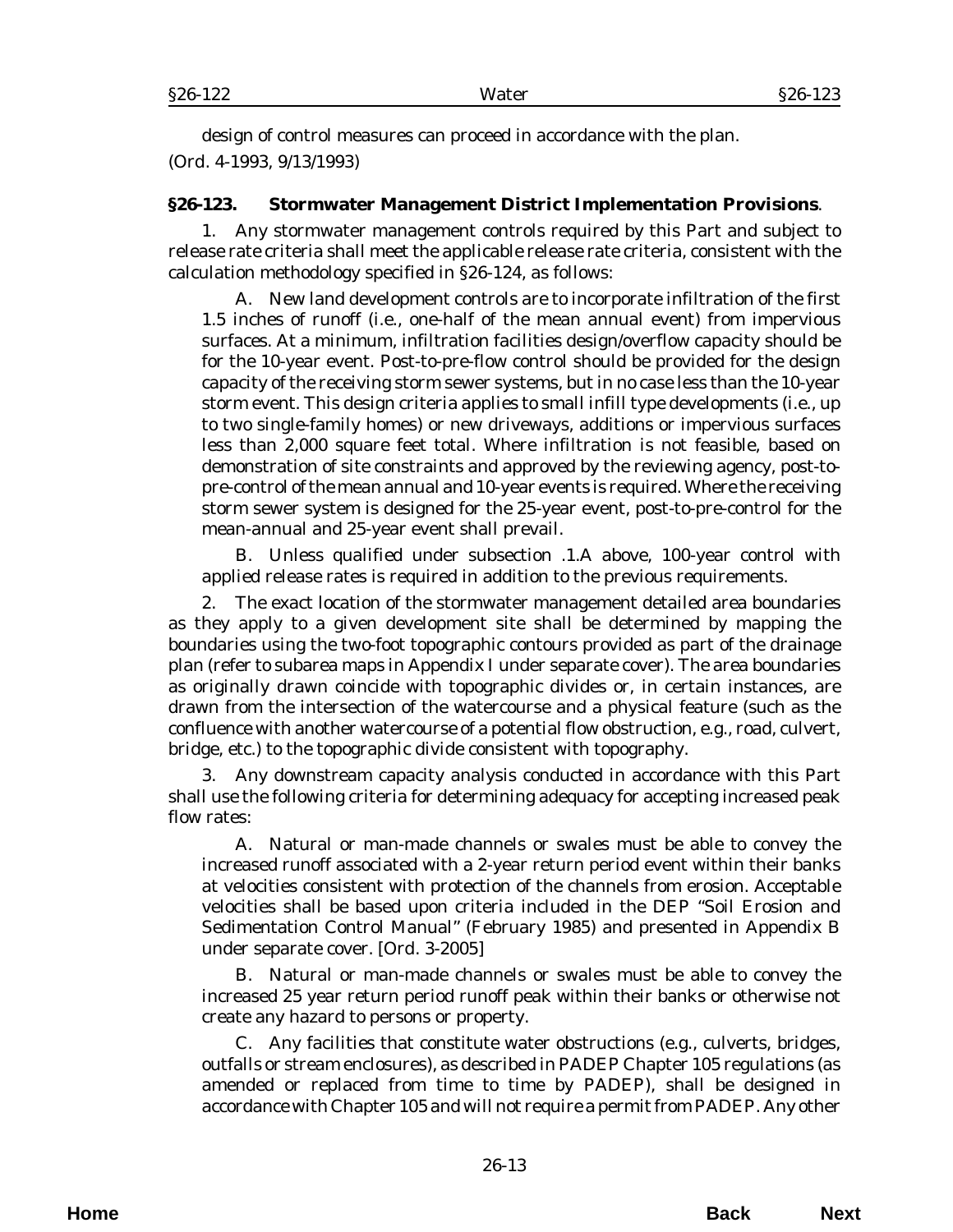drainage conveyance facility that does not fall under Chapter 105 regulations must be able to convey, without damage to the drainage structure or roadway, runoff from the 25-year design storm with a minimum of 1.0 foot of freeboard measured below the lowest point along the top of the roadway. Roadway crossings located within designated floodplain areas must be able to convey runoff from a 100-year design storm with a minimum 1.1 feet of freeboard measured below the lowest point along the top of the roadway. Any facility that constitutes a dam as defined in PADEP Chapter 105 regulations may require a permit under dam safety regulations. Any facility located within a PennDOT right-of-way must meet PennDOT minimum design standards and permit submission requirements. [*Ord. 3-2005*]

D. Storm sewers must be able to convey postdevelopment runoff from a 25 year design storm without surcharging inlets.

4. For a proposed development site located within only one release rate category area, the total runoff from the site shall meet the applicable release rate criteria. For development sites with multiple points of concentrated runoff discharge, individual drainage points may be designed for a release rate of up to 100% so long as the total runoff from the site is controlled to the applicable release rate.

5. For a proposed development site located within two or more release rate category areas, the maximum peak rate of runoff that may be discharged at any point is limited to the predevelopment peak rate of runoff at that point multiplied by the applicable release rate. The control rates shall apply regardless of any grading modifications which may change the drainage area which discharges at a given point.

6. For proposed development sites located partially within a release rate category area and partially within a provisional no-detention area, in no event shall a significant portion of the site area subject to the release rate control be drained to the discharge point(s) located in the no-detention area.

7. *Regional or Subregional Detention Alternatives*. For certain areas within the watershed, it may be more cost effective to provide one control facility for an entire subarea, group of subareas or portion of a subarea incorporating more than one development site than to provide an individual control facility for each development site. The initiative and funding for any regional or subregional runoff control alternatives are the responsibility of prospective developers. The design of any regional control basins must incorporate reasonable development of the entire upstream watershed. The peak outflow of a regional basin would be determined on a case-by-case basis using the hydrologic model of the watershed consistent with protection of the downstream watershed areas. "Hydrologic model" refers to the calibrated Lackawanna River version of the Penn State Runoff Model as developed for the stormwater management plan.

#### 8. *Capacity*.

A. In certain instances, primarily within the provisional no-detention areas, local drainage conditions may dictate more stringent levels of runoff control than those based upon protection of the entire watershed. In these instances, if the developer could prove that it would be feasible to provide capacity improvements to relieve the capacity deficiency in the local drainage network, then capacity improvements could be provided by the developer in lieu of runoff controls on the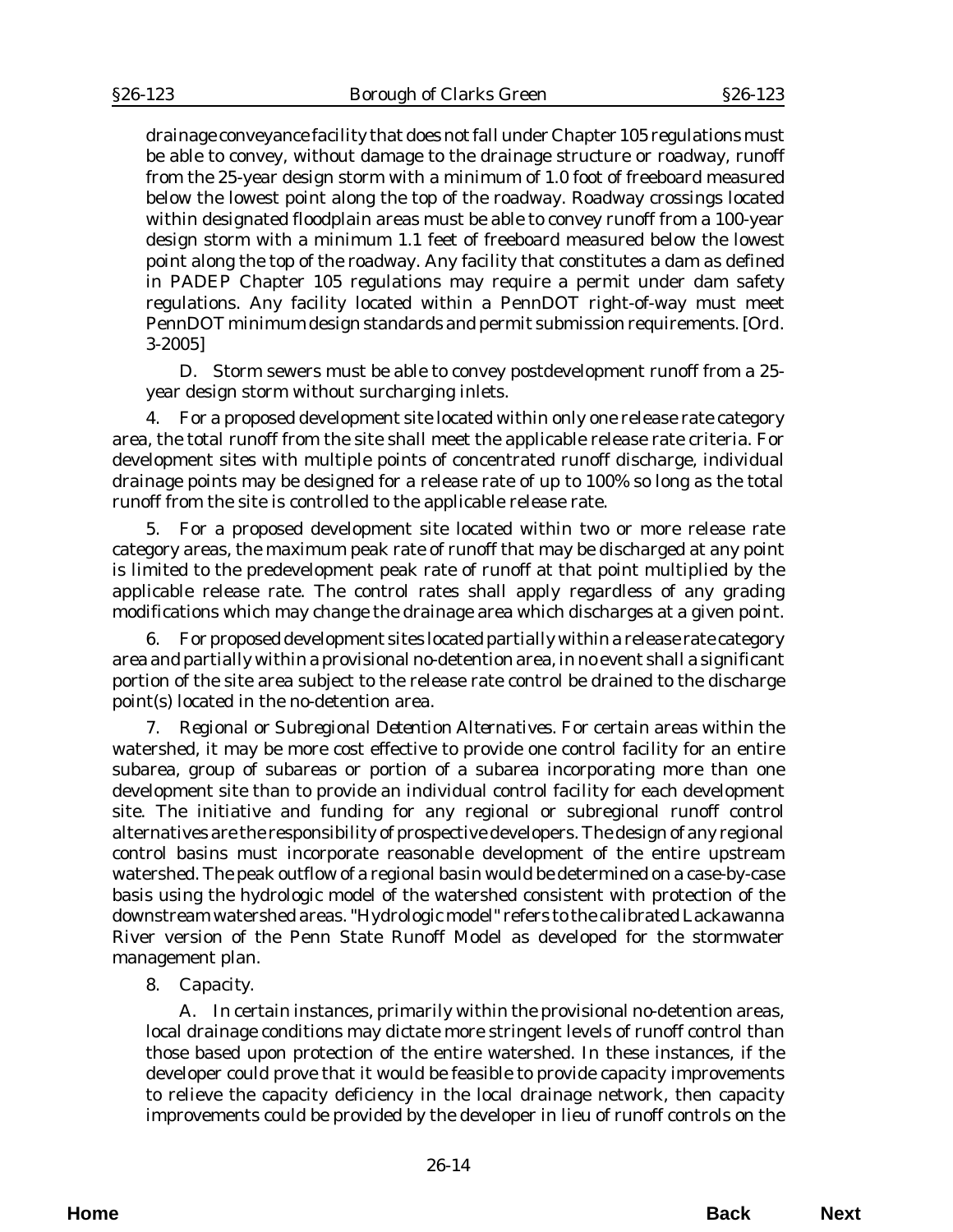<span id="page-14-0"></span>development site. Any capacity improvements would be designed based upon development of all areas tributary to the proposed improvements and the capacity criteria specified in §26-123.3. In addition, all new development upstream of a proposed capacity improvement shall be assumed to implement the applicable runoff controls consistent with this Part except that all new development within the subarea(s) within which the proposed development site is located shall be assumed to implement the developer's proposed discharge control, if any.

B. Capacity improvements may also be provided as necessary to implement any regional or subregional detention alternatives or to implement a modified noharm option which proposes specific capacity improvements to document the validity of a less stringent discharge control which would not create any harm downstream.

9. *Waiver of Runoff Control Based on Minimum Additional Imperious Cover*. Any proposed regulated activity, except those defined in §26-104.4.E and .F, which would create 10,000 square feet or less of additional impervious cover would be exempt from meeting the runoff control provisions of this Part. For developments which are to take place in stages, the entire development plan must be used in determining conformance to this criteria. Additional impervious cover shall include but not be limited to any roof, parking or driveway areas and any new streets and sidewalks constructed as part of or for the proposed development. Any areas which may be designed to initially be semipervious (e.g., gravel, crushed stone, porous pavement, etc.) shall be considered impervious areas for the purposes of waiver evaluation. No waiver shall be provided for any regulated activities as defined in §26-104.4.E and .F.

10. Any stormwater management facility required or regulated by this Part shall be designed to provide a minimum 1.0 foot of freeboard above the maximum 100-year water surface elevation for post-development conditions. Should any stormwater management facility qualify as a dam under PADEP Chapter 105, the facility shall be designed in accordance with Chapter 105 and meet the regulations of the Chapter concerning dam safety.

(*Ord. 4-1993*, 9/13/1993; as amended by *Ord. 3-2005*, 10/10/2005)

# **§26-124. Calculation Methodology**.

1. Stormwater runoff from all development sites shall be calculated using a method acceptable to the review agency, either the rational method or a soil-cover complex methodology.

2. The design of any detention basin intended to meet the requirements of this Part shall be verified by routing the design storm hydrograph through the proposed basin. For basins designed using the modified rational method technique, the detention volume shall, at minimum, equal the volume derived from the approximate routing process as contained in SCS Technical Release Number 55 (TR55, 1986), Chapter 6 (Figure 6-1).

3. All calculations using the soil-cover-complex method shall use the Soil Conservation Service Type II 24 hour rainfall distribution. The 24-hour rainfall depths for the various return periods to be used consistent with this Part are taken from the PennDOT "Intensity - Duration - Frequency Field Manual" (May 1986).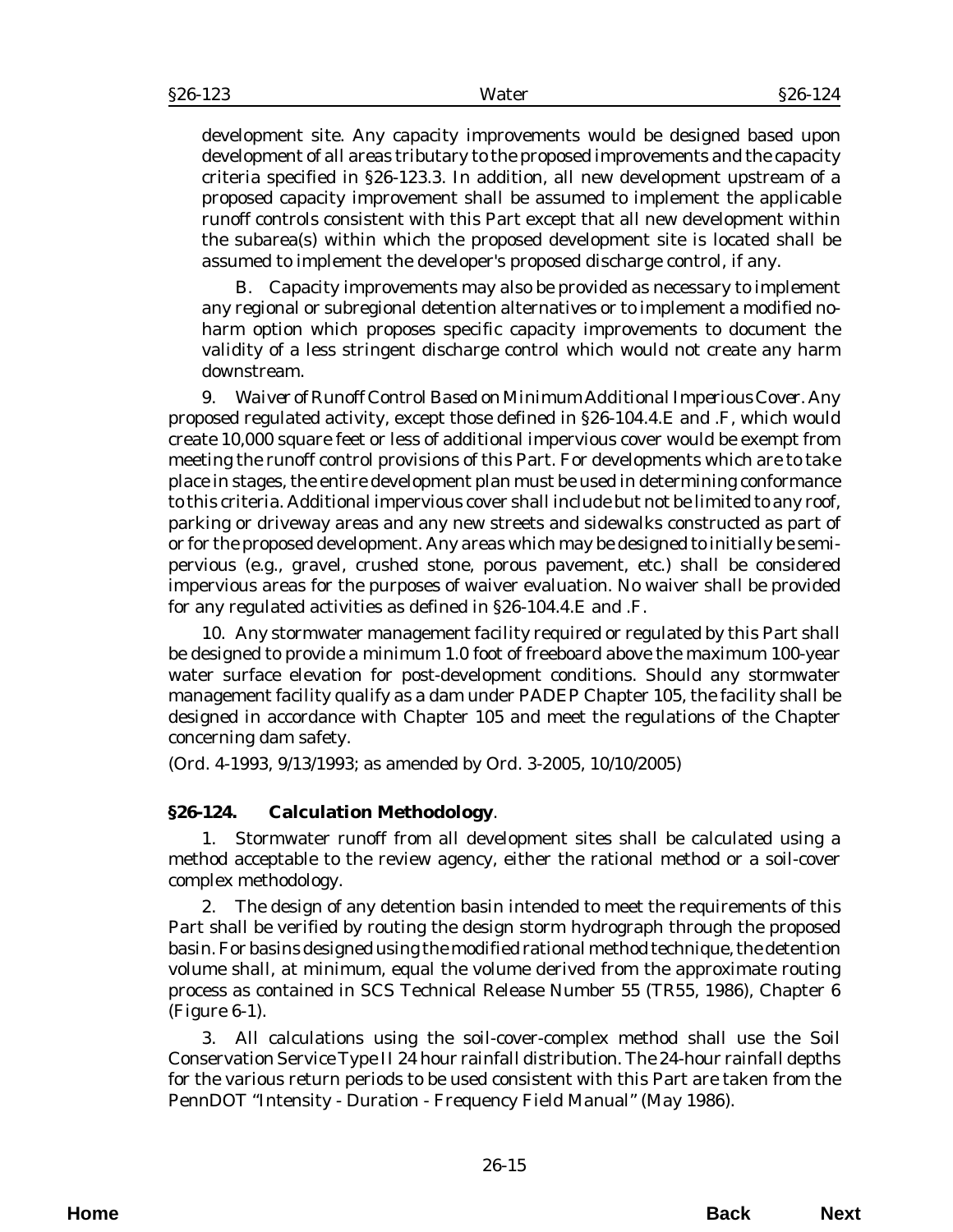4. All calculations using the rational method shall use rainfall intensities consistent with appropriate times of concentration and return periods and the intensity - duration - frequency curves as presented in Appendix B under separate cover.

5. Runoff curve numbers (CN's) to be used in the soil cover-complex method shall be based upon the matrix presented in Appendix B under separate cover.

6. Runoff coefficients for use in the rational method shall be based upon the table presented in Appendix A under separate cover.

7. The manning equation shall be used to calculate the capacity of watercourses. Manning "n" values used in the calculations shall be consistent with the table presented in Appendix A under separate cover. Pipe capacities shall be determined by methods acceptable to the Borough Engineer.

8. Any detention basin or other structure intended to meet the requirements of this Part which required a dam safety permit from the DEP shall be designed consistent with the provisions of the Dam Safety and Encroachments Act, 32 P.S. §693.1 *et seq*., and the DEP Chapter 105 Rules and Regulations. [*Ord. 3-2005*]

(*Ord. 4-1993*, 9/13/1993; as amended by *Ord. 3-2005*, 10/10/2005)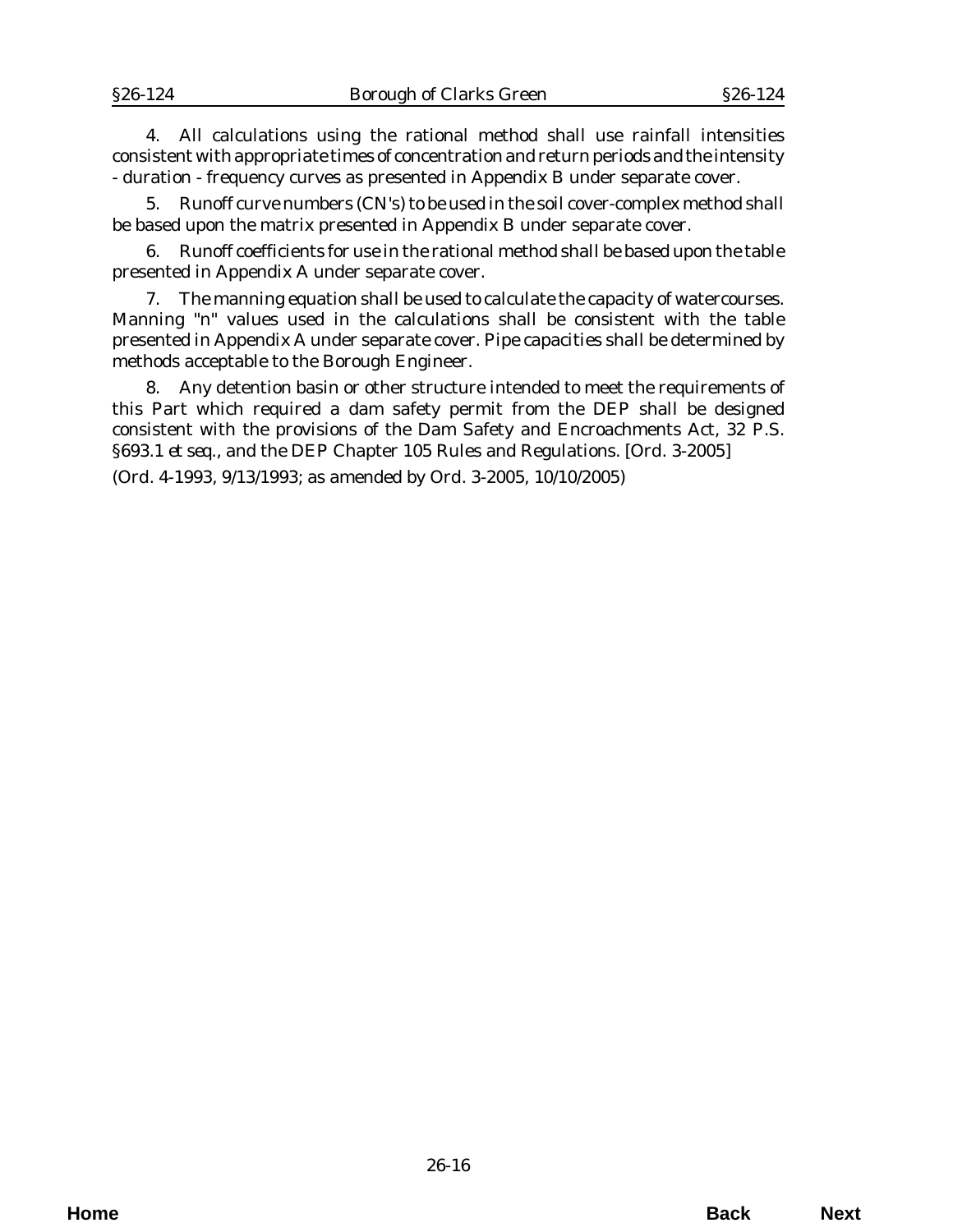#### <span id="page-16-0"></span>**D. Drainage Plan Requirements**

#### **§26-131. General requirements**.

For any of the regulated activities of this Part, prior to the final approval of subdivision and/or land development plans or the issuance of any permit or the commencement of any land disturbance activity, the owner, subdivider, developer or his agent shall submit a drainage plan for approval.

(*Ord. 4-1993*, 9/13/1993)

#### **§26-132. Exemptions**.

Any regulated activity which would create 10,000 square feet or less of additional imperious cover is exempt from the drainage plan preparation provisions of this Part. This criteria shall apply to the total proposed development even if development is to take place in stages (i.e., the impervious cover associated with the total development shall be used to compare to the waiver minimum, not merely the individual stage impervious cover). Additional impervious cover shall include, but not be limited to, any roof, parking or driveway areas and any new streets and sidewalks constructed as part of or for the proposed regulated activity. Any areas designed to initially be gravel, crushed stone, porous pavement, etc., shall be assumed to be impervious for the purposes of comparison to the waiver criteria.

(*Ord. 4-1993*, 9/13/1993)

### **§26-133. Drainage Plan Contents**.

The following items shall be included in the drainage plan:

- A. *General*. 1
	- (1) A completed application form.

(2) A written description of the project, either as a separate document or as notes on the site plan.

(3) A written description of proposed permanent stormwater controls, either as a separate document or as notes on the plan sheet.

(4) A construction staging schedule, listing the beginning and completion of any earth disturbance by staging or phases, and including all erosion and sedimentation and other controls.

### B. *Map(s)*.

(1) Map(s) of the project area showing:

(a) The location of the project relative to highways, municipalities or other identifiable landmarks; normally the base map should be the appropriate United States Geologic Survey quadrangle map or portion thereof.

(b) Existing contours at intervals of 2 feet. In areas of steep slopes (greater than 15%), 5-foot contour intervals may be used, at the direction

 ${}^{1}$ Editor's Note: The application form is available at the Borough office.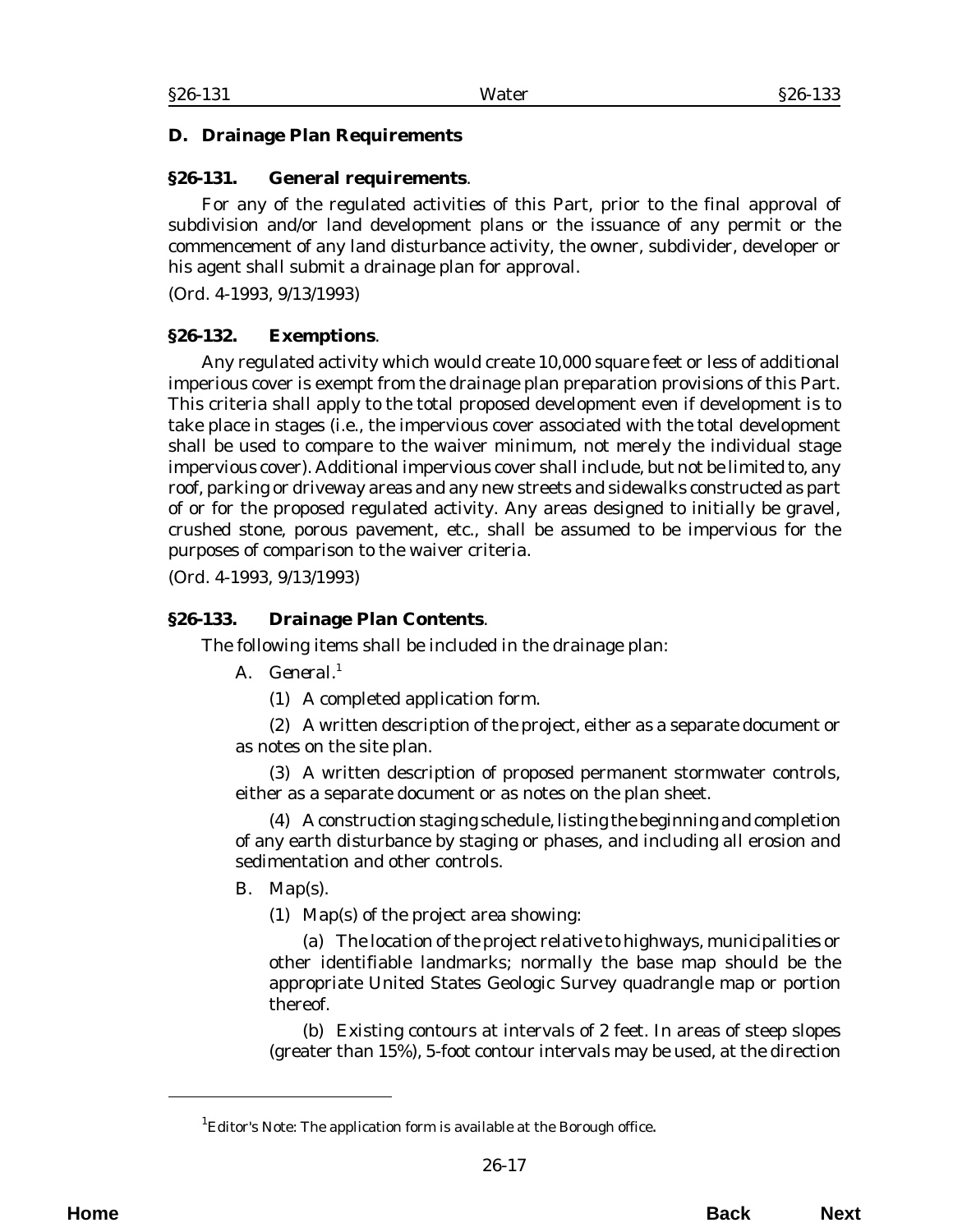<span id="page-17-0"></span>of the reviewing agency.

(c) Streams, lakes, ponds, wetlands or other bodies of water within the project area, including the average surface height or top of impoundment.

(d) Other physical features, including existing drainage swales and areas of natural vegetation to be preserved.

(e) Locations of proposed underground utilities, sewers and waterlines.

(f) An overlay showing soil types and boundaries.

(g) Proposed locations and extents of changes to land surface and vegetative cover.

(h) Proposed locations of structures, roads, paved areas and buildings.

(i) Final contours at intervals of two feet. In areas of steep slopes (greater than 15%), 5-foot contour intervals may be used, at the direction of the reviewing agency.

(2) All maps drawn as part of this Section shall be at a scale of no less than one inch to 50 feet and no greater than one inch to 200 feet, with the exception of subsection  $B(1)(a)$ , and shall be displayed on sheets no smaller than 11 x 17 inches and no greater than 24 x 36 inches.

C. *Stormwater Management Controls*.

(1) All stormwater management controls must be shown on a map and described, including:

(a) Groundwater recharge methods such as seepage pits, beds or trenches.

1) When these structures are used, the locations of septic tank infiltration areas and wells must be shown.

(b) Other control devices or methods such as rooftop storage, semipervious paving materials, grass swales, parking lot ponding, vegetated strips, detention or retention ponds, storm sewers, etc.

(2) All calculations, assumptions and criteria used in the design of the control device or method must be shown.

(a) Subwatershed boundaries applicable to the site.

D. *Maintenance Program*.

(1) A maintenance program for all stormwater management control facilities must be included. This program must include the proposed ownership of the control facilities, the maintenance requirements for the facilities and the financial responsibilities for the required maintenance.

(*Ord. 4-1993*, 9/13/1993)

#### **§26-134. Plan Submission.**

1. For regulated activities specified in §26-104.4.A and .B:

A. The drainage plan shall be submitted by the developer to the Borough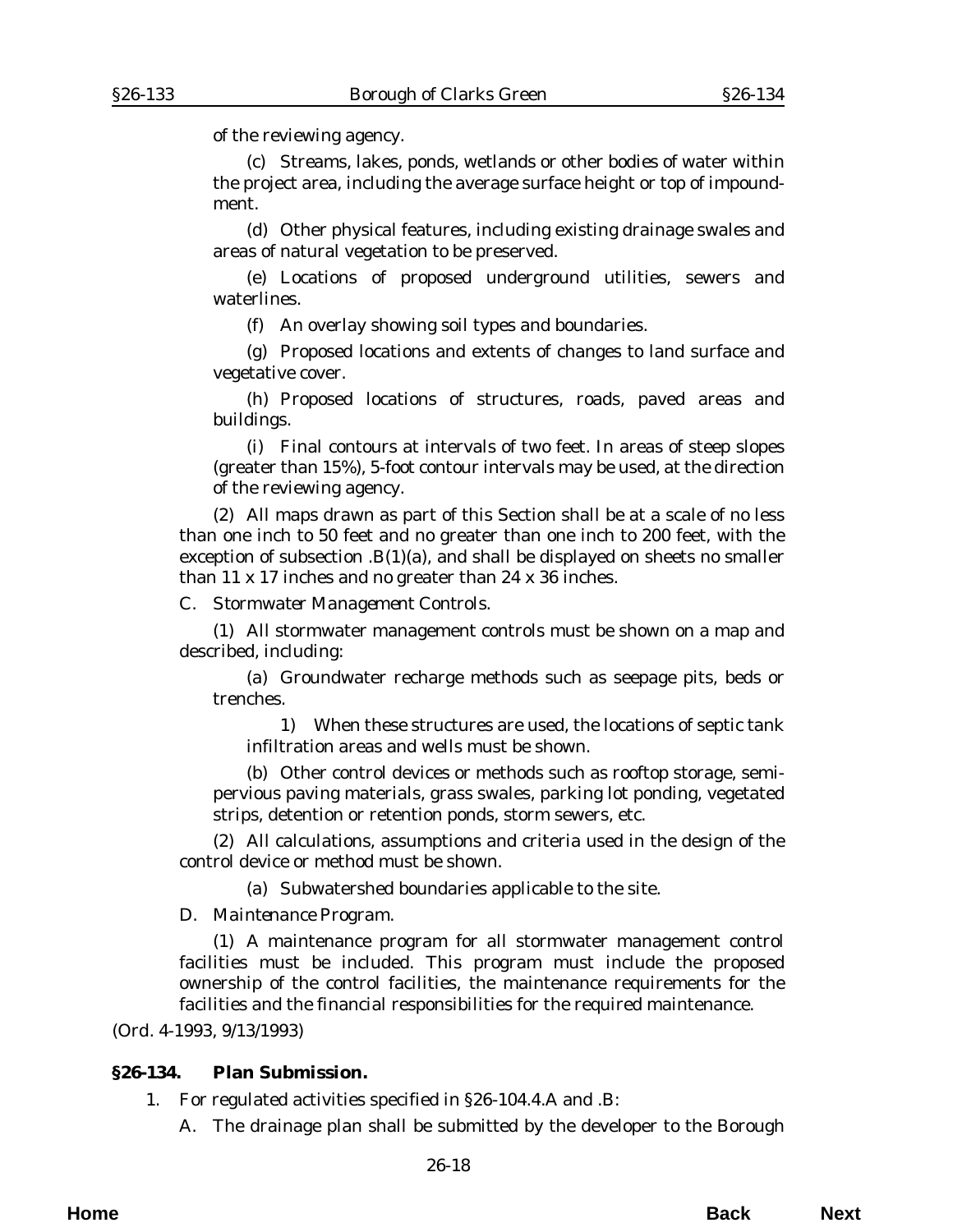<span id="page-18-0"></span>Secretary (or other appropriate person) as part of the preliminary plan submission for the subdivision or land, development.

- B. Six copies of the drainage plan shall be submitted.
- C. Distribution of the drainage plan will be as follows:
	- (1) One copy to the Borough of Clarks Green Council.
	- (2) One copy to the Borough of Clarks Green Engineer.
	- (3 Two copies to the Borough of Clarks Green Panning Commission.

(4) Two copies to the Lackawanna County Regional Planning Commission or applicable County Planning Agency for municipalities outside of Lackawanna County.

2. For regulated activities specified in §26-104.4.C and .D, the drainage plan shall be submitted by the developer to the Borough of Clarks Green building permit officer as part of the building permit application.

3. For regulated activities specified in §26-104.4.E and .F:

A. The drainage plan shall be submitted by the developer to the County Planning Agency for coordination with the DEP permit application process under Chapter 105 (Dam Safety and Waterway Management) or Chapter 106 (Flood Plain Management) of the DEWS rules and regulations. [*Ord. 3-2005*]

B. Two copies of the drainage plan shall be submitted.

(*Ord. 4-1993*, 9/13/1993; as amended by *Ord. 3-2005*, 10/10/2005)

### **§26-135. Drainage Plan Review.**

1. The Borough of Clarks Green Engineer shall review the drainage plan for consistency with the adopted Lackawanna River Stormwater Management Plan as embodied by this Part and against any additional storm drainage provisions contained in the Borough of Clarks Green Subdivision and Land Development [Chapter 22] or Zoning Ordinance [Chapter 27] as applicable, and provide his or her findings to the Borough of Clarks Green Planning Commission within 30 days of receipt of the drainage plan.

2. The County Planning Agency shall provide an advisory review of the drainage plan for consistency with the Lackawanna River Stormwater Management Plan.

3. For regulated activities specified in §26-104.4.A and .B, the County Planning Agency shall provide written comments to the Borough of Clarks Green, within 30 days of receipt of the application by the County Planning Agency consistent with established procedures under Act 247, as to whether the drainage plan has been found to be consistent with the stormwater management plan.

4. For regulated activities specified in §26-104.4.E and .F, the County Planning Agency shall notify the DEP whether the drainage plan is consistent with the stormwater management plan and forward a copy of the review letter to the Borough of Clarks Green, the developer and any other interested party(ies). [*Ord. 3-2005*]

5. The Borough of Clarks Green shall not approve any subdivision or land development (regulated activities §26-104.4.A and .B) or building permit application (regulated activities §26-104.4.C or .D) if the drainage plan has been found to be inconsistent with the stormwater management plan as determined by the Borough of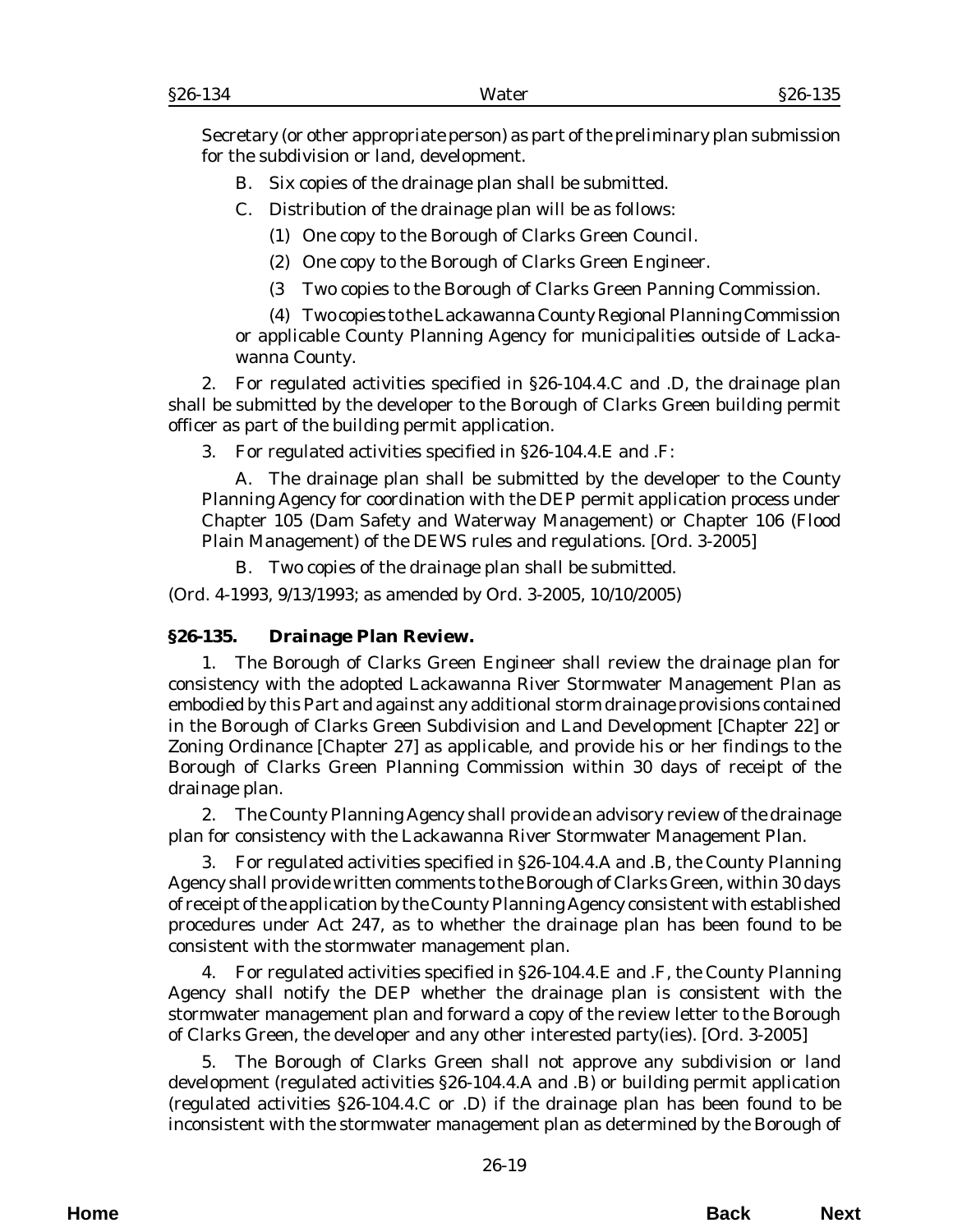<span id="page-19-0"></span>Clarks Green Engineer. The Borough of Clarks Green shall provide the developer with a written approval or denial of the proposal no later than 90 days following the date of the regular meeting of the governing body, consistent with established procedures under Act 247.

(*Ord. 4-1993*, 9/13/1993; as amended by *Ord. 3-2005*, 10/10/2005)

#### **§26-136. Modification of Plans**.

A modification to a submitted drainage plan for a proposed development site which involves a change in control methods or techniques or which involves the relocation or redesign of control measures or which is necessary because soil or other conditions are not as stated on the drainage plan (as determined by the Borough of Clarks Green Engineer) shall require a resubmission of the modified drainage plan consistent with §26-134 subject to review per §26-135 of this Part.

(*Ord. 4-1993*, 9/13/1993)

### **§26-137. Hardship Waiver Procedure**.

The Borough of Clarks Green may hear requests for waivers where it is alleged that the provisions of this Part inflict unnecessary hardship upon the applicant. The waiver request shall be in writing on an application form promulgated by the Borough of Clarks Green accompanied by the requisite fee based upon a fee schedule adopted by the Borough of Clarks Green. A copy of the completed application form shall be provided to each of the following:

A. The Borough of Clarks Green, the Borough of Clarks Green Engineer, the Borough of Clarks Green Solicitor and the County Planning Agency. The application shall fully document the nature of the alleged hardship.

(1) The Borough of Clarks Green may grant a waiver, provided that all of the following findings are made in the given case:

(a) That there are unique physical circumstances or conditions, including irregularity of lot size or shape, or exceptional topographical or other physical conditions peculiar to the particular property and that the unnecessary hardship is due to such conditions and not the circumstances or conditions generally created by the provisions of this Part in the Borough of Clarks Green in which the property is located.

(b) That because of such physical circumstances or conditions, there is no possibility that the property can be developed in strict conformity with the provisions of this Part, including the no-harm provisions and that the authorization of a waiver is therefore necessary to enable the reasonable use of the property.

(c) That such unnecessary hardship has not been created by the applicant.

(d) That the waiver, if authorized, will represent the minimum waiver that will afford relief and will represent the least modification possible of the regulation in issue.

(2) In granting any waiver, the Borough of Clarks Green may attach such reasonable conditions and safeguards as it may deem necessary to implement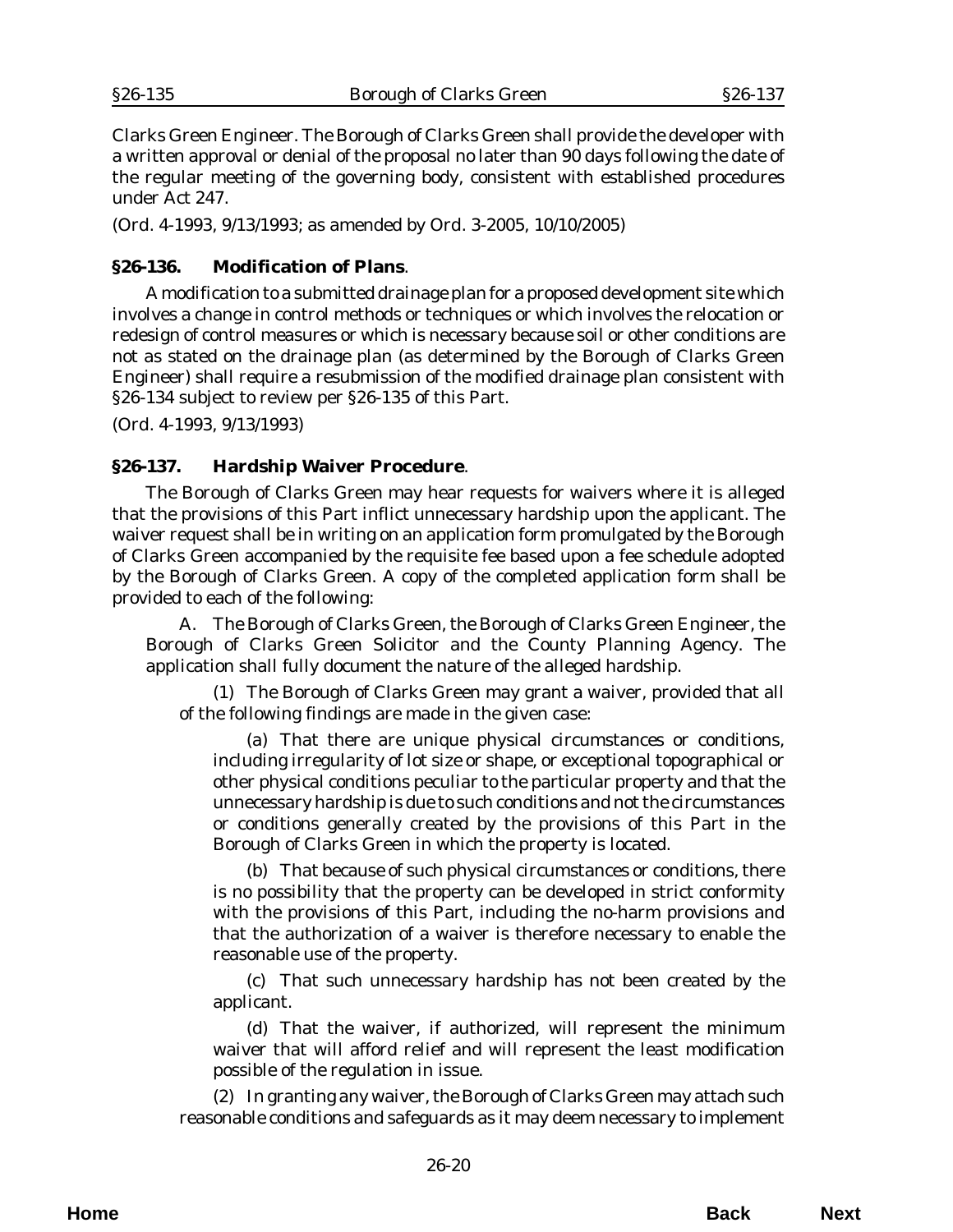the purposes of Act 167 and this Part. (*Ord. 4-1993*, 9/13/1993)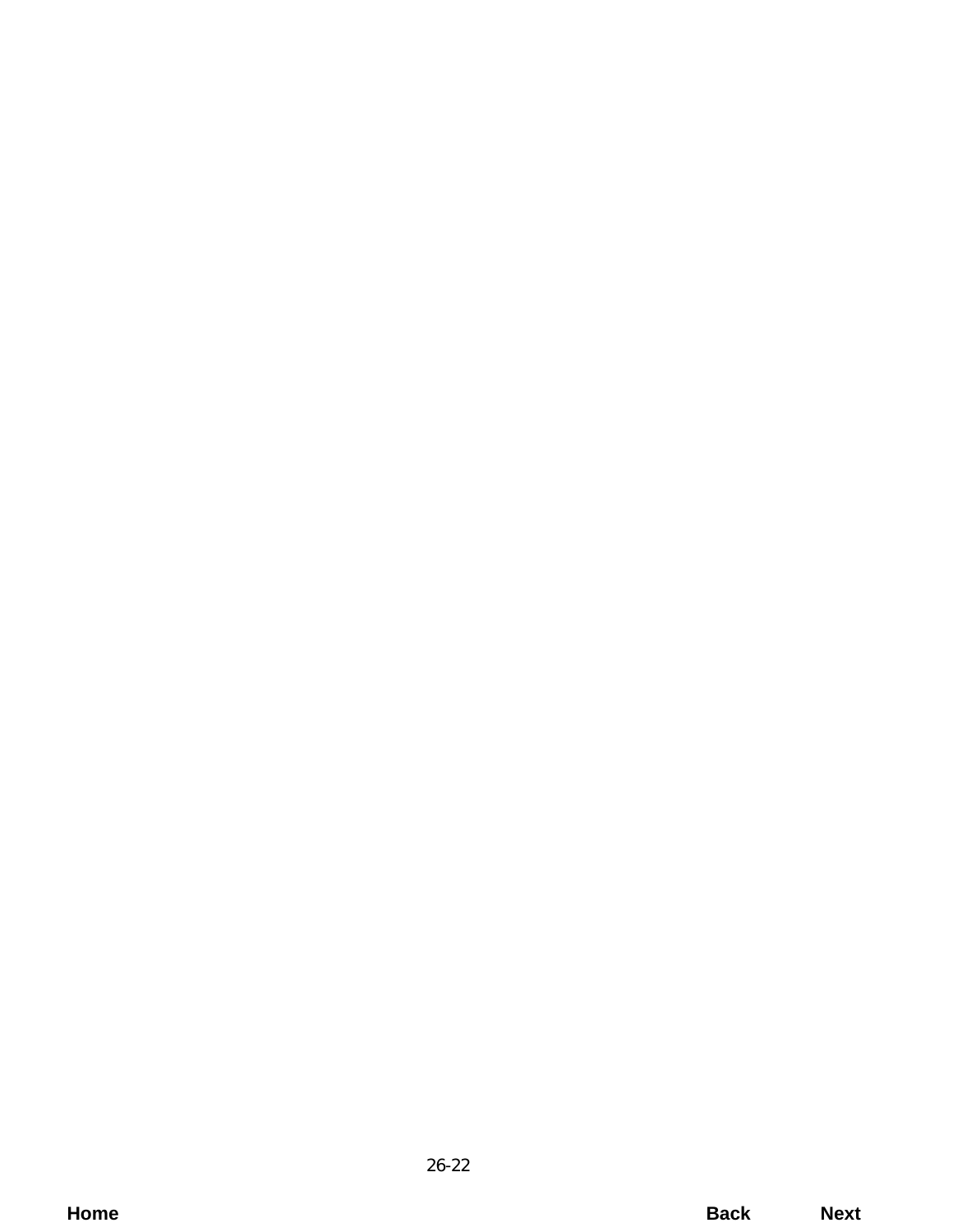# <span id="page-22-0"></span>**E. Inspections**

# **§26-141. Schedule of Inspections**.

1. The Borough of Clarks Green Engineer or his designee shall inspect all phases of the installation of the permanent stormwater control facilities and the completed installation as outlined under §26-133.1. Inspection of all phases of installation of the control facilities and the completed installation shall be conducted by the Engineer or his designee within 30 days after written notification of the completion by the developer.

2. If at any stage of the work the Borough of Clarks Green Engineer determines that the permanent stormwater control facilities are not being installed in accordance with the approved development plan, the Borough of Clarks Green shall revoke any existing permits until the work is brought into compliance with the approved plan or a revised. development plan is submitted and approved as required by §26-136. (*Ord. 4-1993*, 9/13/1993)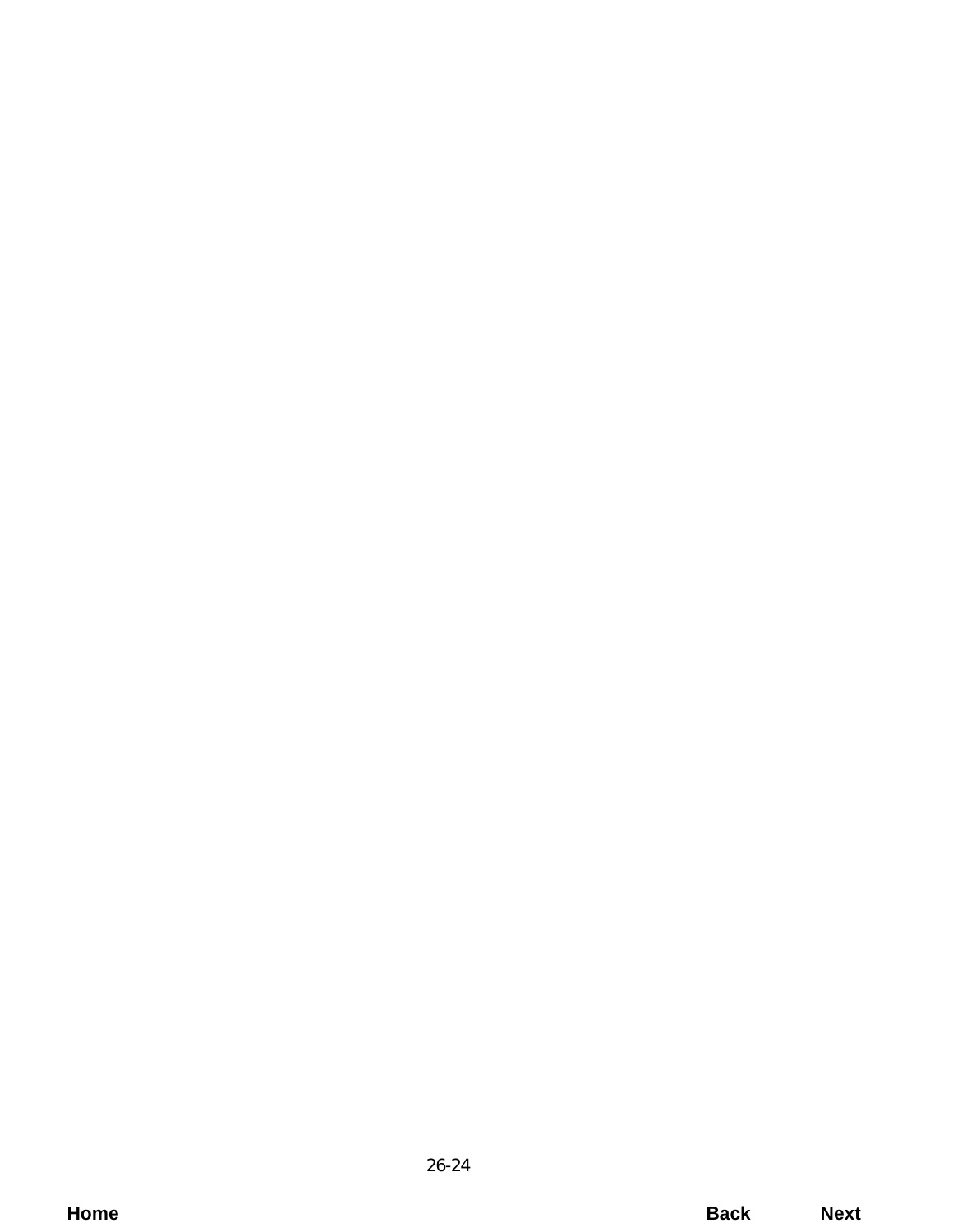#### <span id="page-24-0"></span>**F. Fees and Expenses**

#### **§26-151. General**.

A drainage plan fee schedule shall be established by resolution of the Borough Council of the Borough of Clarks Green. The purpose of the fees will be to defer municipal costs for drainage plan review and processing.

(*Ord. 4-1993*, 9/13/1993)

### **§26-152. Expenses Covered by Fees**.

The fees required by this Part shall at a minimum cover:

- A. The review of the drainage plan by the Borough Engineer.
- B. The site inspection.
- C. The inspection of required controls and improvements during construction.

D. The final inspection upon completion of the controls and improvements required in the plan.

E. Any additional work required to enforce any permit provisions regulated by this Part, to correct violations and to assure the completion of stipulated remedial actions.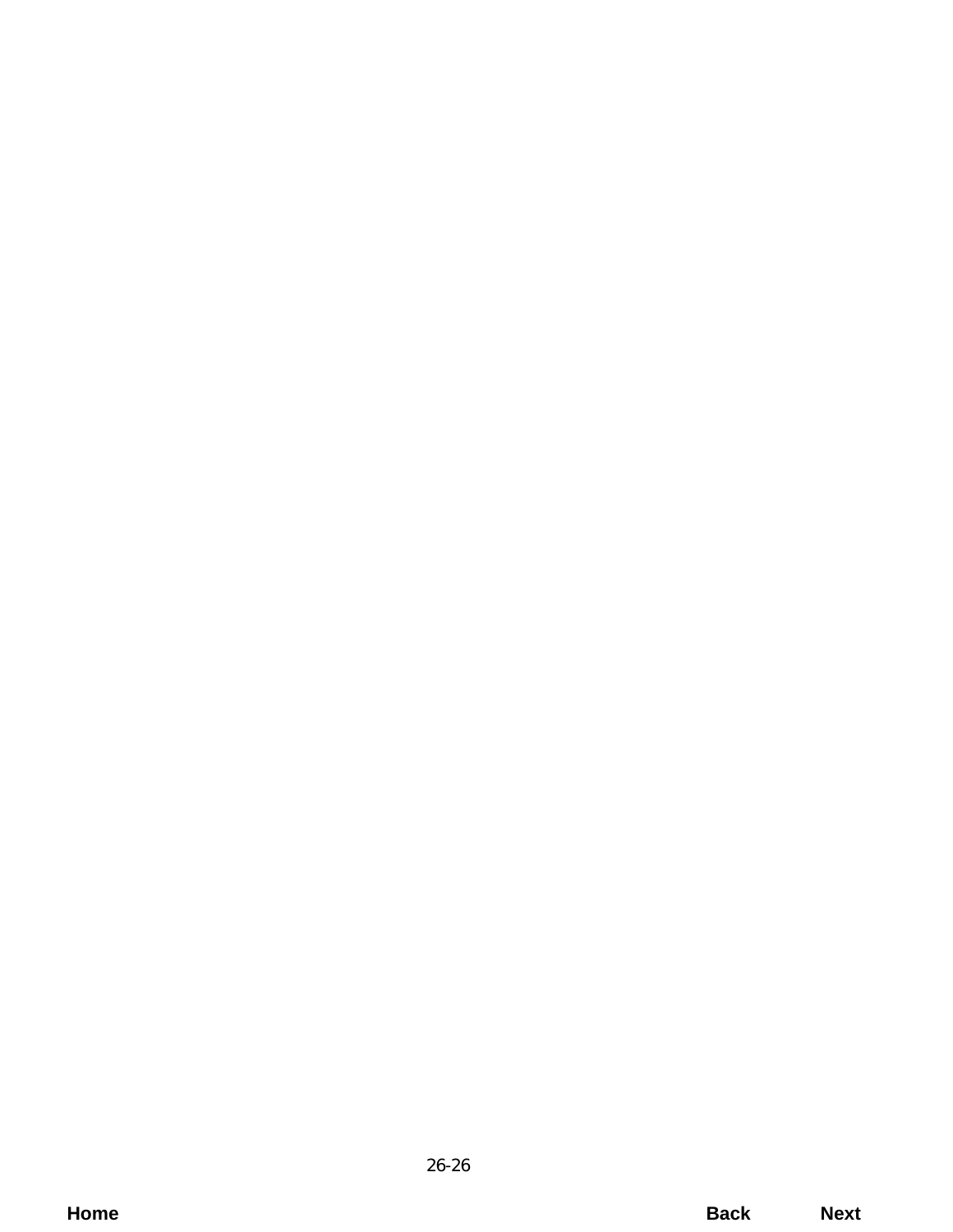#### <span id="page-26-0"></span>§26-161 Water §26-161

#### **G. Maintenance Responsibilities**

#### **§26-161. Maintenance Responsibilities**.

1. The maintenance responsibilities for permanent stormwater runoff control facilities shall be determined based upon the type or ownership of the property which is controlled by the facilities.

# A. *Single Entity Ownership*.

(1) In all cases where the permanent stormwater runoff control facilities are designed to manage runoff from property in a single entity ownership as defined below, the maintenance responsibility for the stormwater control facilities shall be with the single entity owner. The single entity owner shall enter into an agreement with the Borough Council which specifies that the owner will properly maintain the facilities consistent with accepted practice as determined by the Borough Engineer. The agreement shall provide for regular inspections by the agents of the Borough of Clarks Green and contain such provisions as necessary to ensure timely correction of any maintenance deficiencies by the single entity owner.

(2) A "single entity owner" shall be defined as an individual, association, public or private corporation, partnership firm, trust, estate or any other legal entity empowered to own real estate.

B. *Multiple Ownership*.

(1) In cases where the property controlled by the permanent stormwater control facilities shall be in multiple ownership (i.e., many individual owners of various portions of the property), the developer shall dedicate the permanent stormwater control facilities to the Borough for maintenance. The developer shall pay a fee to the Borough corresponding to the present worth of maintenance of the facilities for a 10-year period.

2. The fee shall cover the costs of:

A. Review by the Borough Engineer for facility compliance with the previously approved plans.

B. Inspection of the facility, required controls and associated systems.

C. Any additional work required to enforce permit provisions and/or to correct violations.

3. The estimated annual maintenance cost for the facilities shall be based on a fee schedule provided by the Borough of Clarks Green Engineer and adopted by the Borough of Clarks Green. The fee schedule must be reasonable. In certain multiple ownership situations, the Borough of Clarks Green may benefit by transferring the maintenance responsibility to an individual or group of individuals residing within the controlled area. These individuals may have the permanent stormwater control facilities adjacent to their lots or otherwise have an interest in the proper maintenance of the facilities. In these instances, the Borough of Clarks Green and the individual(s) may enter into a formal agreement for the maintenance of the facilities. The Borough of Clarks Green shall maintain ownership of the facilities and be responsible for periodic inspections.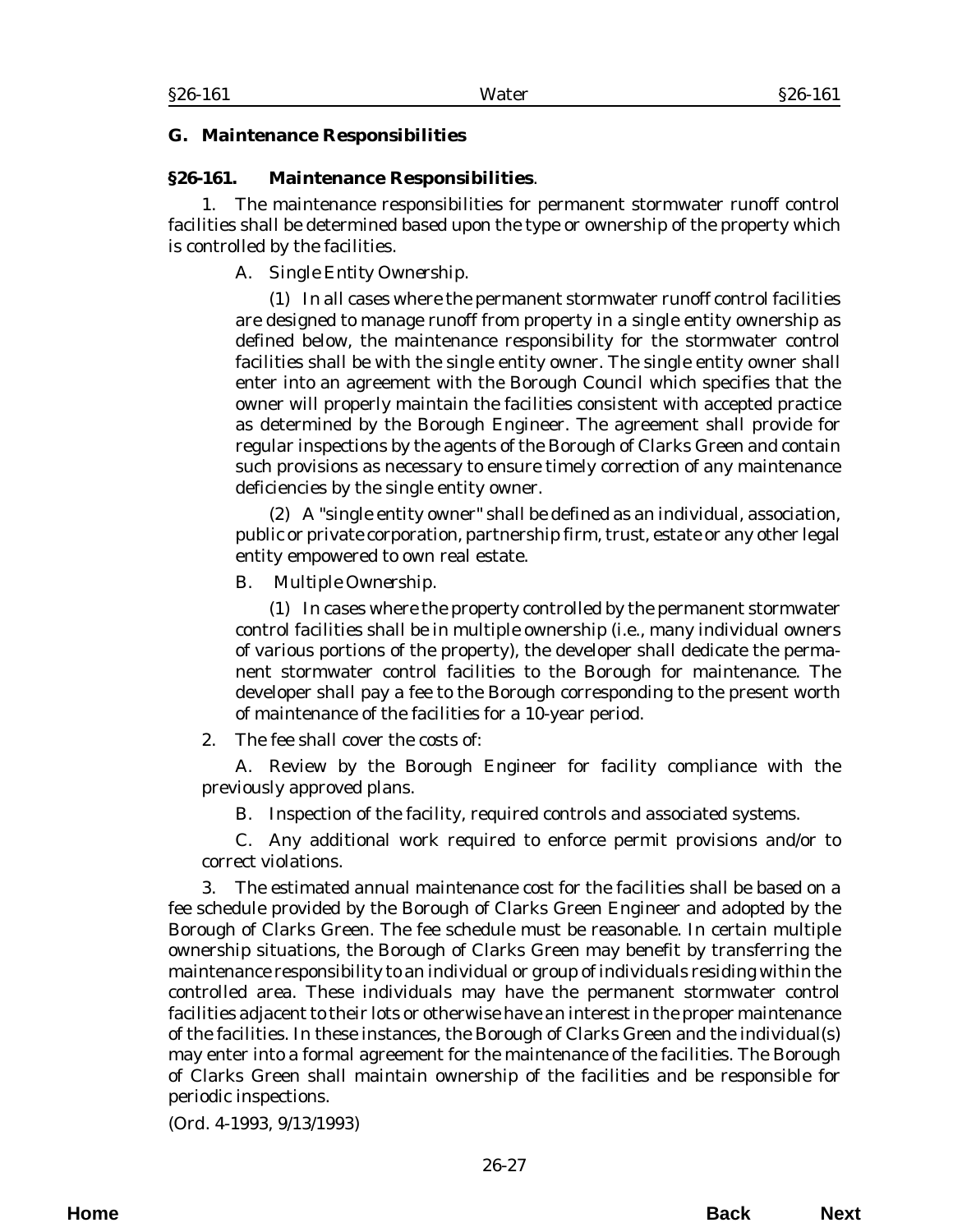# <span id="page-27-0"></span>**§26-162. Right of Entry**.

Upon presentation of the proper credentials, duly authorized representatives of the Borough of Clarks Green may enter at reasonable times upon any property within the Borough of Clarks Green to investigate or ascertain whether proper maintenance is being provided for any stormwater management facilities for which the Borough of Clarks Green is not directly responsible for maintenance, as provided in §26-161.